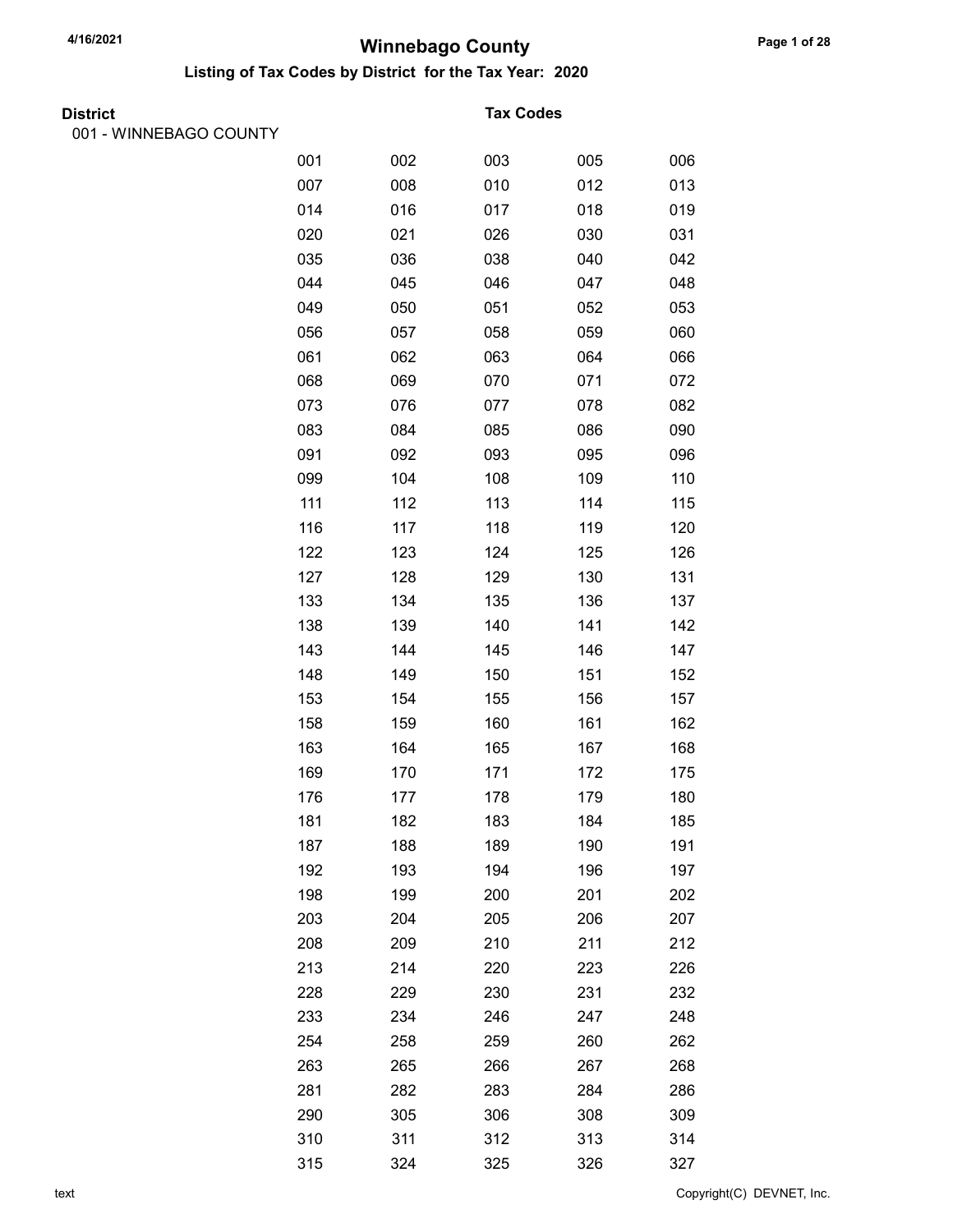Listing of Tax Codes by District for the Tax Year: 2020

**District** 

| 329 | 343 | 347 | 348              |
|-----|-----|-----|------------------|
| 358 | 359 | 360 | 361              |
| 363 | 364 | 365 | 366              |
| 368 | 369 | 370 | 372              |
| 374 | 378 | 379 | 380              |
| 382 | 383 | 385 | 386              |
| 392 | 393 | 394 | 396              |
| 400 | 401 | 402 | 403              |
| 405 | 406 | 407 | 408              |
| 410 | 411 | 412 | 413              |
| 416 | 417 | 418 | 419              |
| 421 | 422 | 423 | 424              |
| 426 | 427 | 428 | 429              |
| 433 | 434 | 435 | 438              |
| 440 | 441 | 442 | 443              |
| 447 | 448 | 450 | 451              |
| 453 | 454 | 455 | 456              |
| 458 | 460 |     |                  |
|     |     |     | <b>Tax Codes</b> |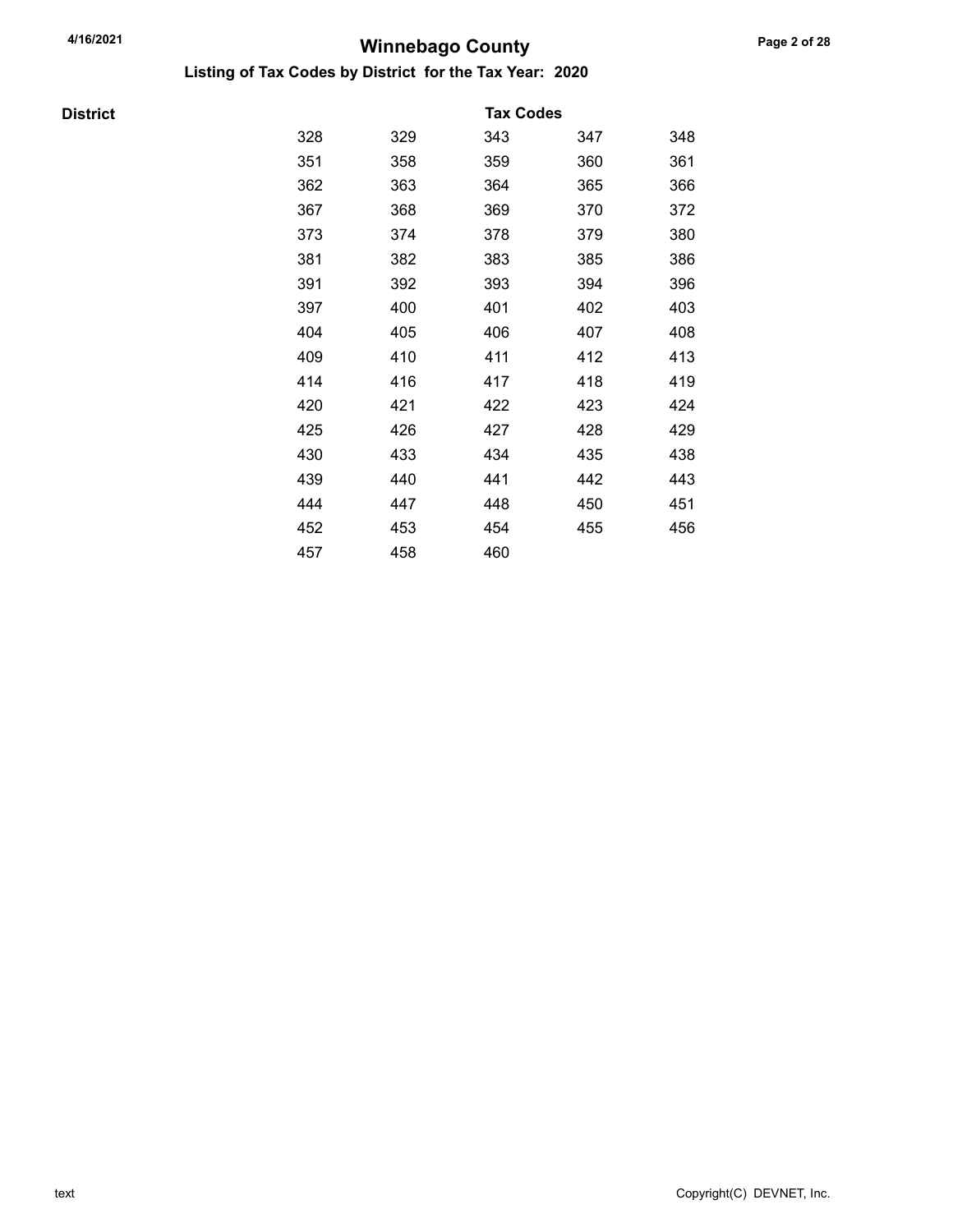Listing of Tax Codes by District for the Tax Year: 2020

002 - FOREST PRESERVE

#### **Tax Codes**

| □ ヽ <b>ㄴ</b> ◡  ̄  ̄  ̄ ヽ ㄴ ◡ ㄴ  ̄ ヽ v ㄴ |     |     |     |     |     |
|------------------------------------------|-----|-----|-----|-----|-----|
|                                          | 001 | 002 | 003 | 005 | 006 |
|                                          | 007 | 008 | 010 | 012 | 013 |
|                                          | 014 | 016 | 017 | 018 | 019 |
|                                          | 020 | 021 | 026 | 030 | 031 |
|                                          | 035 | 036 | 038 | 040 | 042 |
|                                          | 044 | 045 | 046 | 047 | 048 |
|                                          | 049 | 050 | 051 | 052 | 053 |
|                                          | 056 | 057 | 058 | 059 | 060 |
|                                          | 061 | 062 | 063 | 064 | 066 |
|                                          | 068 | 069 | 070 | 071 | 072 |
|                                          | 073 | 076 | 077 | 078 | 082 |
|                                          | 083 | 084 | 085 | 086 | 090 |
|                                          | 091 | 092 | 093 | 095 | 096 |
|                                          | 099 | 104 | 108 | 109 | 110 |
|                                          | 111 | 112 | 113 | 114 | 115 |
|                                          | 116 | 117 | 118 | 119 | 120 |
|                                          | 122 | 123 | 124 | 125 | 126 |
|                                          | 127 | 128 | 129 | 130 | 131 |
|                                          | 133 | 134 | 135 | 136 | 137 |
|                                          | 138 | 139 | 140 | 141 | 142 |
|                                          | 143 | 144 | 145 | 146 | 147 |
|                                          | 148 | 149 | 150 | 151 | 152 |
|                                          | 153 | 154 | 155 | 156 | 157 |
|                                          | 158 | 159 | 160 | 161 | 162 |
|                                          | 163 | 164 | 165 | 167 | 168 |
|                                          | 169 | 170 | 171 | 172 | 175 |
|                                          | 176 | 177 | 178 | 179 | 180 |
|                                          | 181 | 182 | 183 | 184 | 185 |
|                                          | 187 | 188 | 189 | 190 | 191 |
|                                          | 192 | 193 | 194 | 196 | 197 |
|                                          | 198 | 199 | 200 | 201 | 202 |
|                                          | 203 | 204 | 205 | 206 | 207 |
|                                          | 208 | 209 | 210 | 211 | 212 |
|                                          | 213 | 214 | 220 | 223 | 226 |
|                                          | 228 | 229 | 230 | 231 | 232 |
|                                          | 233 | 234 | 246 | 247 | 248 |
|                                          | 254 | 258 | 259 | 260 | 262 |
|                                          | 263 | 265 | 266 | 267 | 268 |
|                                          | 281 | 282 | 283 | 284 | 286 |
|                                          | 290 | 305 | 306 | 308 | 309 |
|                                          | 310 | 311 | 312 | 313 | 314 |
|                                          | 315 | 324 | 325 | 326 | 327 |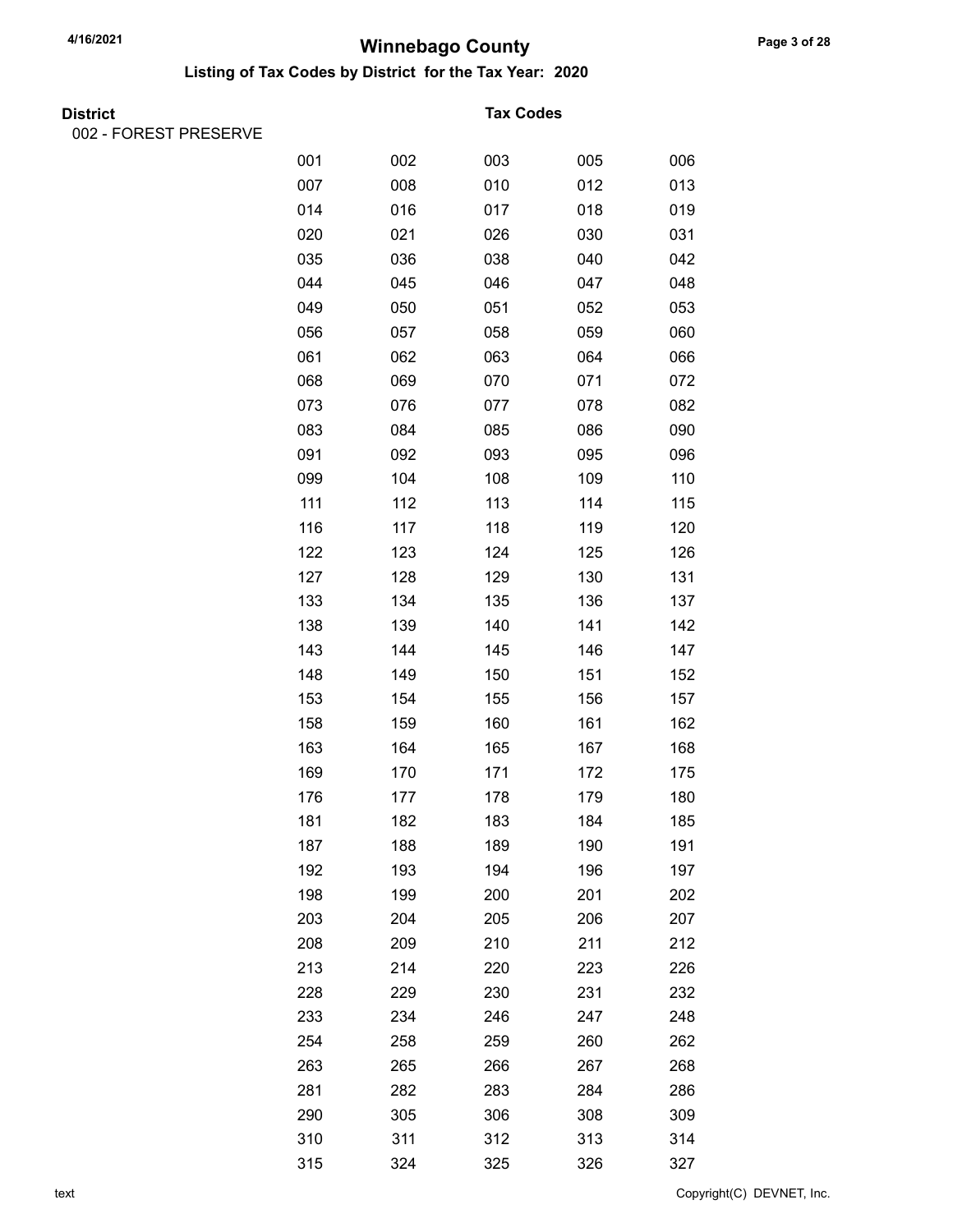| District                     |     |     | <b>Tax Codes</b> |     |     |
|------------------------------|-----|-----|------------------|-----|-----|
|                              | 328 | 329 | 343              | 347 | 348 |
|                              | 351 | 358 | 359              | 360 | 361 |
|                              | 362 | 363 | 364              | 365 | 366 |
|                              | 367 | 368 | 369              | 370 | 372 |
|                              | 373 | 374 | 378              | 379 | 380 |
|                              | 381 | 382 | 383              | 385 | 386 |
|                              | 391 | 392 | 393              | 394 | 396 |
|                              | 397 | 400 | 401              | 402 | 403 |
|                              | 404 | 405 | 406              | 407 | 408 |
|                              | 409 | 410 | 411              | 412 | 413 |
|                              | 414 | 416 | 417              | 418 | 419 |
|                              | 420 | 421 | 422              | 423 | 424 |
|                              | 425 | 426 | 427              | 428 | 429 |
|                              | 430 | 433 | 434              | 435 | 438 |
|                              | 439 | 440 | 441              | 442 | 443 |
|                              | 444 | 447 | 448              | 450 | 451 |
|                              | 452 | 453 | 454              | 455 | 456 |
|                              | 457 | 458 | 460              |     |     |
| 003 - BURRITT TOWNSHIP       |     |     |                  |     |     |
|                              | 254 | 258 | 259              | 260 | 262 |
|                              | 263 | 265 | 266              | 267 | 268 |
| 004 - CHERRY VALLEY TOWNSHIP |     |     |                  |     |     |
|                              | 110 | 111 | 112              | 113 | 114 |
|                              | 115 | 116 | 119              | 120 | 122 |
|                              | 124 | 125 | 127              | 128 | 129 |
|                              | 343 | 366 | 367              | 383 | 386 |
|                              | 396 | 440 |                  |     |     |
| 005 - DURAND TOWNSHIP        |     |     |                  |     |     |
|                              | 228 | 229 | 230              | 231 | 232 |
|                              | 233 | 234 |                  |     |     |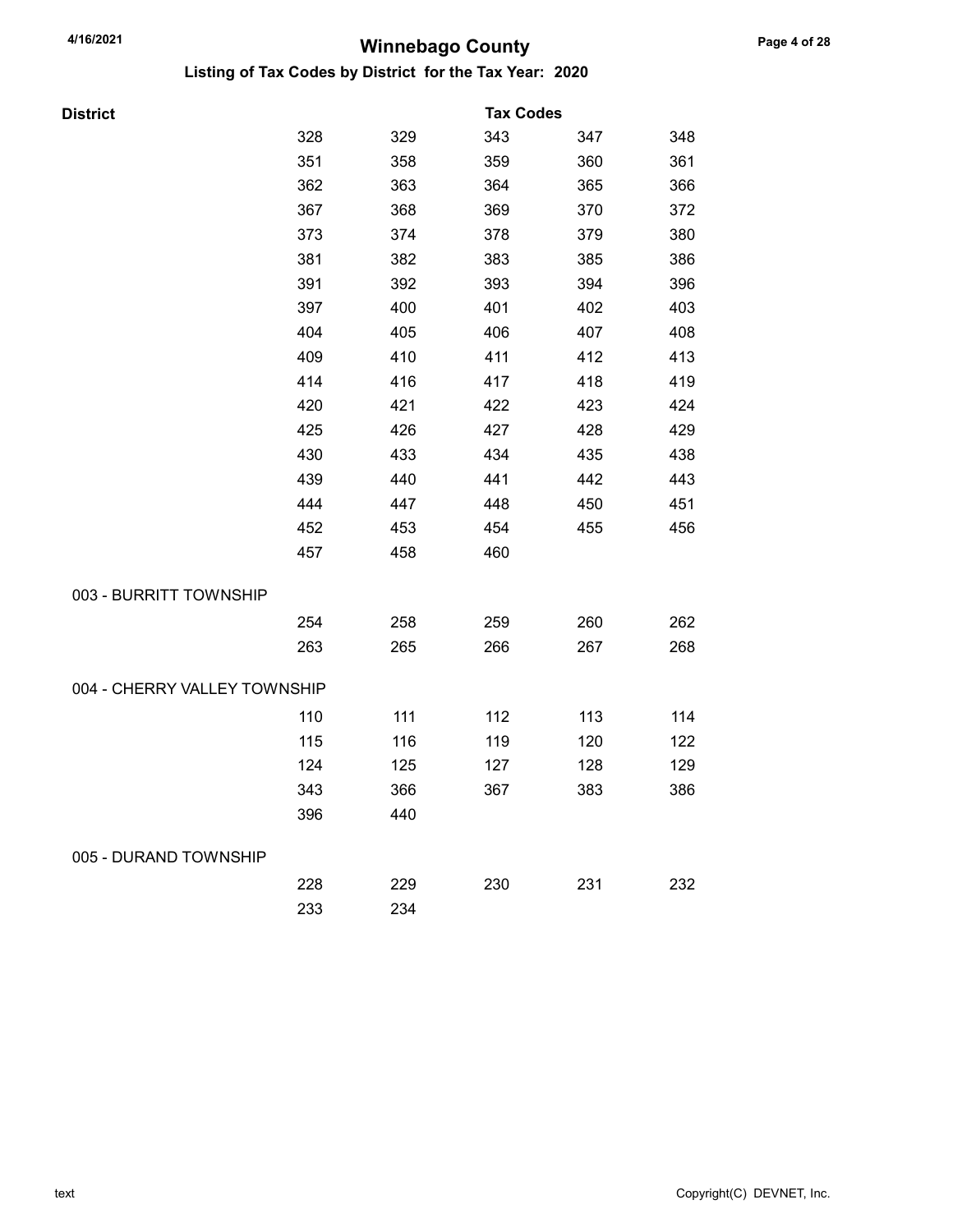| <b>District</b>           |     |     | <b>Tax Codes</b> |     |     |
|---------------------------|-----|-----|------------------|-----|-----|
| 006 - HARLEM TOWNSHIP     |     |     |                  |     |     |
|                           | 006 | 007 | 012              | 019 | 020 |
|                           | 026 | 042 | 045              | 049 | 078 |
|                           | 108 | 109 | 118              | 130 | 133 |
|                           | 134 | 135 | 136              | 137 | 138 |
|                           | 139 | 140 | 141              | 142 | 143 |
|                           | 144 | 145 | 147              | 149 | 151 |
|                           | 152 | 153 | 158              | 159 | 160 |
|                           | 163 | 164 | 194              | 208 | 413 |
|                           | 414 | 416 | 427              | 428 | 429 |
|                           | 430 | 433 | 434              | 435 | 442 |
|                           | 443 | 444 | 454              |     |     |
| 007 - HARRISON TOWNSHIP   |     |     |                  |     |     |
|                           | 246 | 247 | 248              |     |     |
| 008 - LAONA TOWNSHIP      |     |     |                  |     |     |
|                           | 212 | 220 |                  |     |     |
| 009 - OWEN TOWNSHIP       |     |     |                  |     |     |
|                           | 046 | 146 | 148              | 150 | 154 |
|                           | 155 | 156 | 157              | 161 | 162 |
|                           | 165 | 167 | 168              | 169 | 170 |
|                           | 171 | 172 | 200              | 358 | 359 |
|                           | 360 | 361 | 362              | 363 | 364 |
|                           | 365 | 368 | 369              |     |     |
| 010 - PECATONICA TOWNSHIP |     |     |                  |     |     |
|                           | 281 | 282 | 283              | 284 | 286 |
|                           | 425 |     |                  |     |     |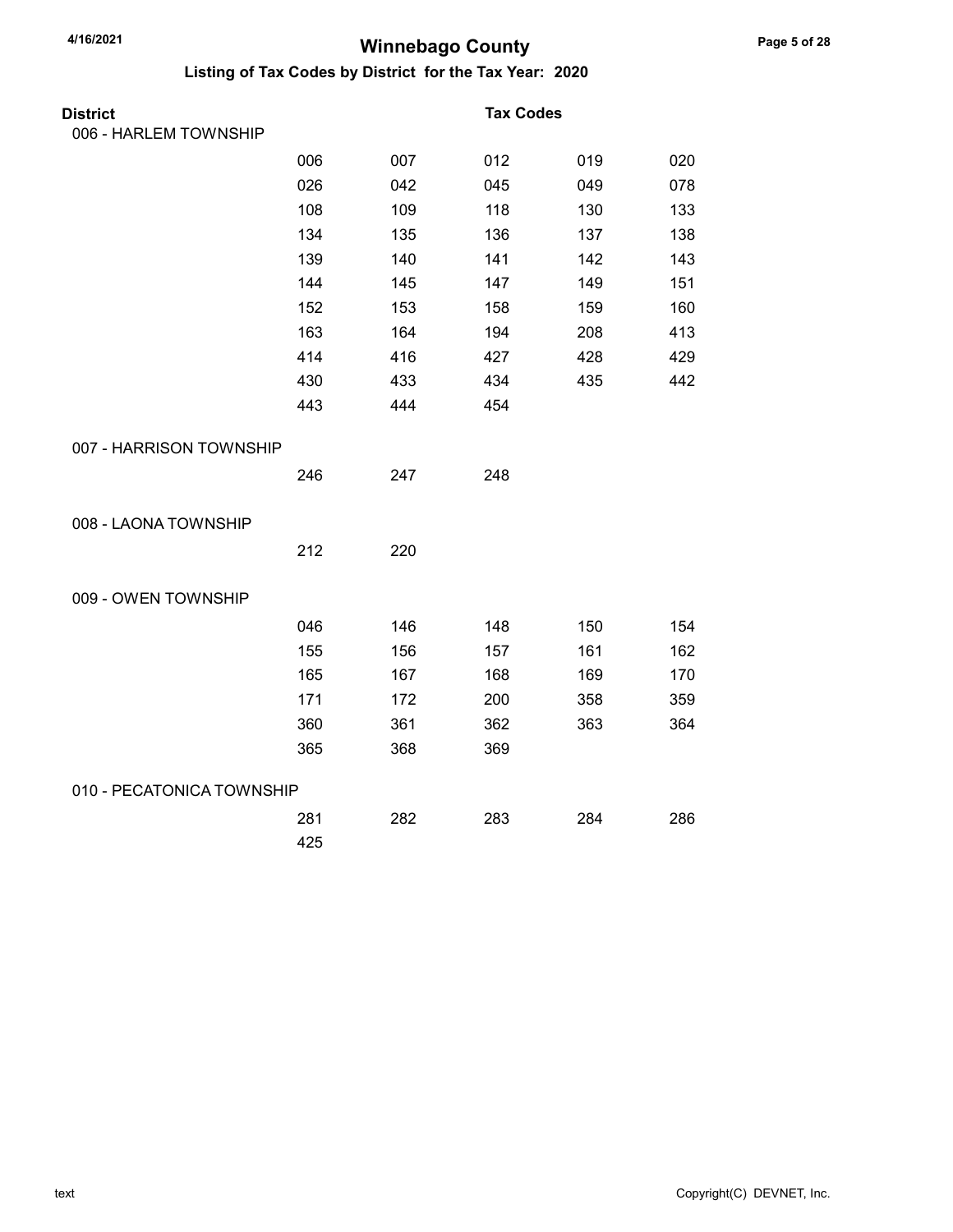| District                |     |     | <b>Tax Codes</b> |     |     |
|-------------------------|-----|-----|------------------|-----|-----|
| 011 - ROCKFORD TOWNSHIP |     |     |                  |     |     |
|                         | 001 | 002 | 003              | 005 | 008 |
|                         | 010 | 013 | 014              | 016 | 017 |
|                         | 018 | 021 | 030              | 031 | 035 |
|                         | 036 | 038 | 040              | 044 | 047 |
|                         | 048 | 050 | 051              | 052 | 053 |
|                         | 056 | 057 | 058              | 059 | 060 |
|                         | 061 | 062 | 063              | 064 | 066 |
|                         | 069 | 070 | 071              | 072 | 073 |
|                         | 076 | 077 | 082              | 083 | 084 |
|                         | 085 | 086 | 090              | 091 | 092 |
|                         | 093 | 095 | 096              | 099 | 104 |
|                         | 117 | 123 | 126              | 131 | 223 |
|                         | 226 | 351 | 370              | 372 | 373 |
|                         | 374 | 378 | 379              | 380 | 381 |
|                         | 382 | 385 | 391              | 392 | 393 |
|                         | 394 | 397 | 400              | 403 | 404 |
|                         | 405 | 406 | 407              | 408 | 409 |
|                         | 410 | 411 | 412              | 417 | 418 |
|                         | 419 | 421 | 422              | 423 | 424 |
|                         | 426 | 438 | 439              | 441 | 448 |
|                         | 450 | 451 | 452              | 453 | 455 |
|                         | 456 | 460 |                  |     |     |
| 012 - ROCKTON TOWNSHIP  |     |     |                  |     |     |
|                         | 190 | 191 | 193              | 197 | 201 |
|                         | 202 | 203 | 204              | 205 | 206 |
|                         | 290 | 348 | 401              | 402 | 420 |
|                         | 458 |     |                  |     |     |
| 013 - ROSCOE TOWNSHIP   |     |     |                  |     |     |
|                         | 068 | 175 | 176              | 177 | 178 |
|                         | 179 | 180 | 181              | 182 | 183 |
|                         | 184 | 185 | 187              | 188 | 189 |
|                         | 192 | 196 | 198              | 199 | 207 |
|                         | 209 | 347 | 447              | 457 |     |
| 014 - SEWARD TOWNSHIP   |     |     |                  |     |     |
|                         | 305 | 306 | 308              | 309 | 310 |
|                         | 311 | 312 | 313              | 314 |     |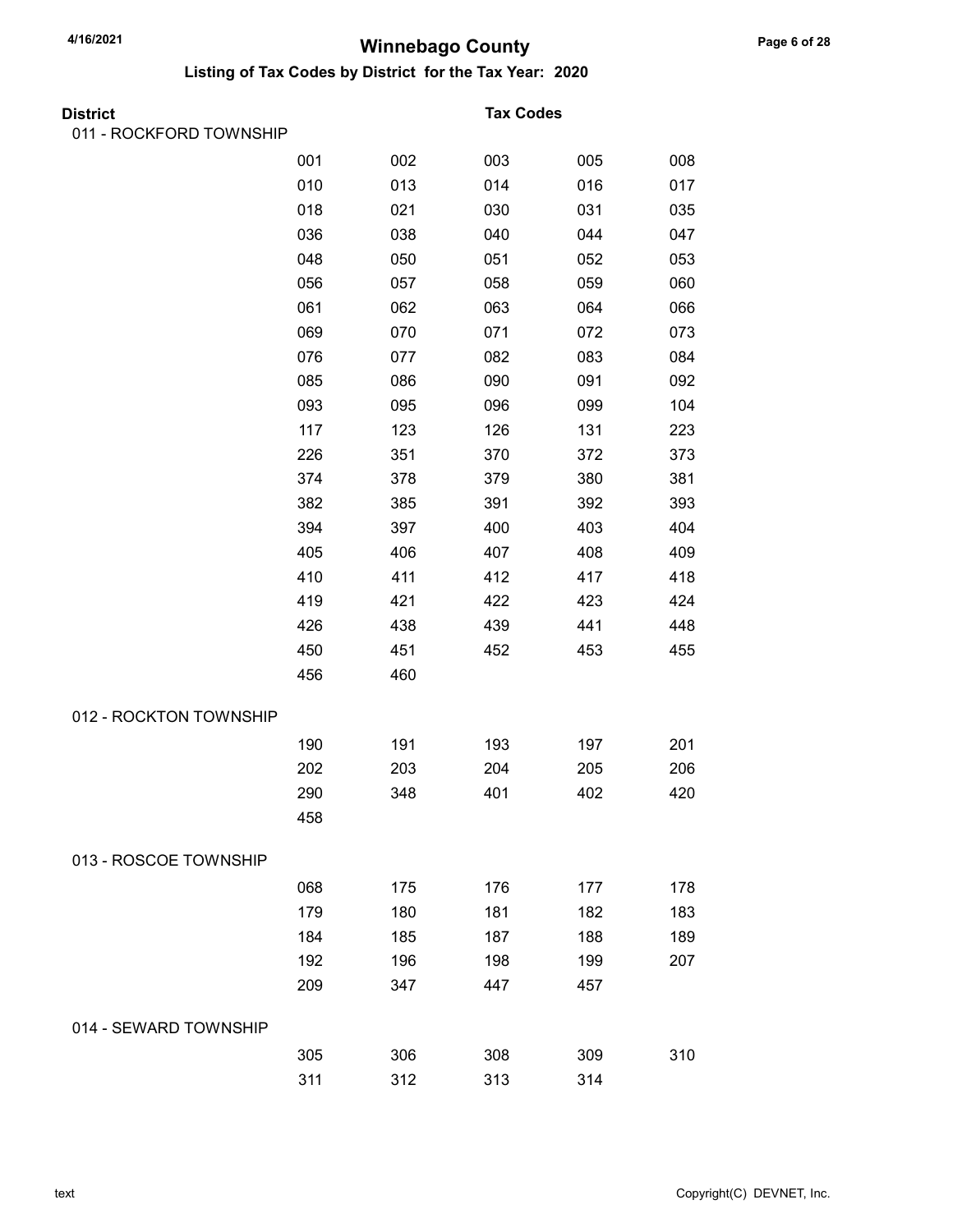Listing of Tax Codes by District for the Tax Year: 2020

| <b>District</b><br>015 - SHIRLAND TOWNSHIP |     |     | <b>Tax Codes</b> |     |     |
|--------------------------------------------|-----|-----|------------------|-----|-----|
|                                            |     |     |                  |     |     |
|                                            | 210 | 211 | 213              | 214 |     |
| 016 - WINNEBAGO TOWNSHIP                   |     |     |                  |     |     |
|                                            | 315 | 324 | 325              | 326 | 327 |
|                                            | 328 | 329 |                  |     |     |
| 017 - CHERRY VALLEY VILLAGE                |     |     |                  |     |     |
|                                            | 072 | 119 | 120              | 124 | 125 |
|                                            | 374 | 378 | 394              | 396 | 397 |
|                                            | 439 | 440 | 452              |     |     |
| 018 - DURAND VILLAGE                       |     |     |                  |     |     |
|                                            | 228 | 229 | 233              |     |     |
| 019 - LOVES PARK CITY                      |     |     |                  |     |     |
|                                            | 002 | 006 | 007              | 008 | 012 |
|                                            | 019 | 020 | 026              | 030 | 035 |
|                                            | 044 | 045 | 070              | 076 | 077 |
|                                            | 078 | 134 | 143              | 409 | 426 |
|                                            | 427 | 428 | 442              | 443 | 444 |
|                                            | 448 | 454 | 456              |     |     |
| 020 - MACHESNEY PARK VILLAGE               |     |     |                  |     |     |
|                                            | 108 | 109 | 118              | 133 | 137 |
|                                            | 139 | 141 | 144              | 152 | 158 |
|                                            | 168 | 183 | 358              | 359 | 365 |
|                                            | 368 | 413 | 414              | 416 | 429 |
|                                            | 430 | 433 | 435              |     |     |
| 021 - NEW MILFORD VILLAGE                  |     |     |                  |     |     |
|                                            | 370 | 372 | 373              | 379 | 380 |
|                                            | 385 | 386 | 393              | 441 |     |
| 022 - PECATONICA VILLAGE                   |     |     |                  |     |     |

286 425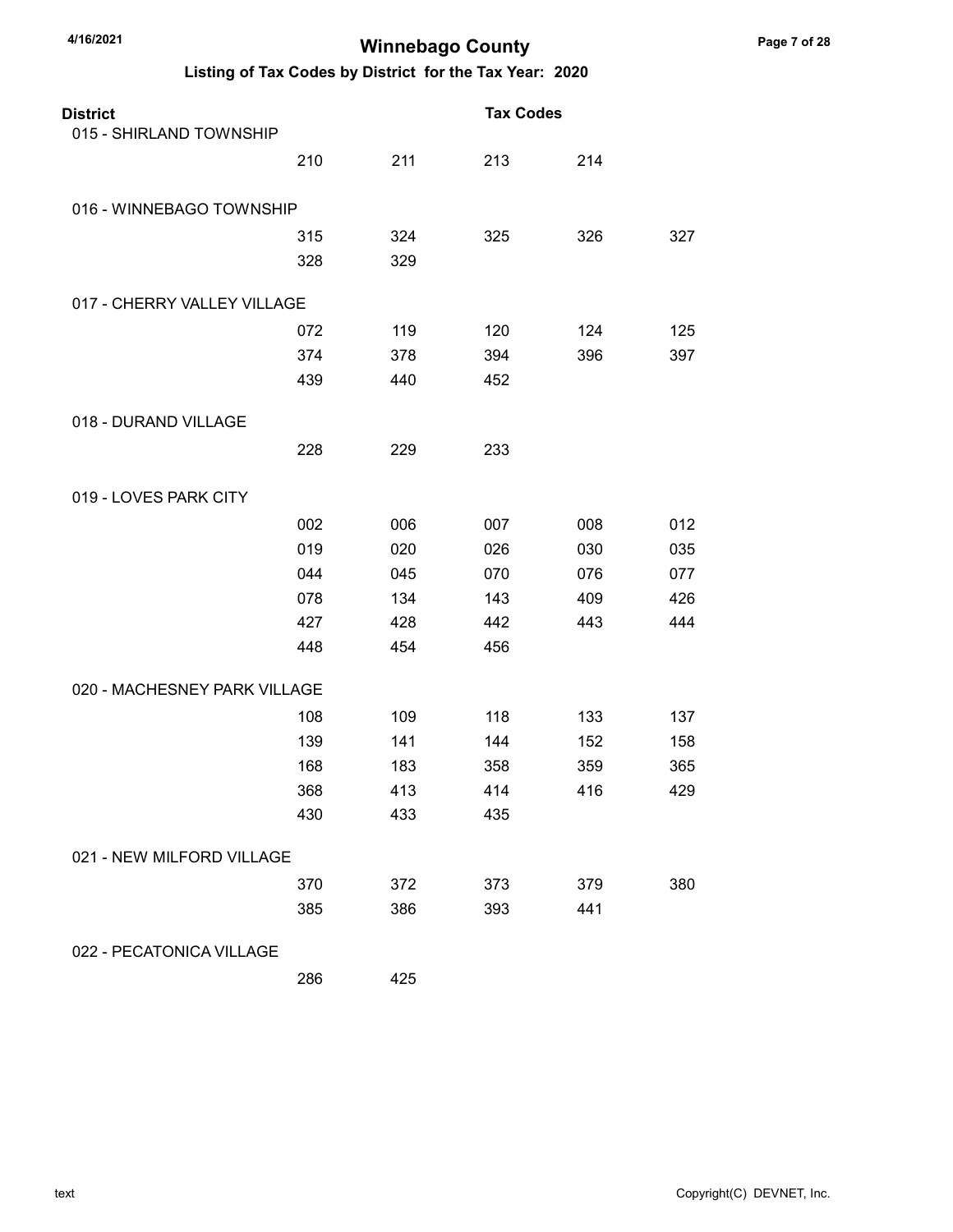| <b>District</b>          |     |     | <b>Tax Codes</b> |     |     |
|--------------------------|-----|-----|------------------|-----|-----|
| 023 - ROCKFORD CITY      |     |     |                  |     |     |
|                          | 001 | 014 | 021              | 036 | 038 |
|                          | 046 | 047 | 048              | 056 | 082 |
|                          | 085 | 086 | 112              | 116 | 117 |
|                          | 123 | 126 | 127              | 131 | 146 |
|                          | 154 | 157 | 172              | 223 | 226 |
|                          | 258 | 259 | 315              | 327 | 361 |
|                          | 381 | 382 | 383              | 391 | 392 |
|                          | 400 | 403 | 404              | 405 | 406 |
|                          | 407 | 408 | 410              | 411 | 412 |
|                          | 417 | 418 | 419              | 421 | 422 |
|                          | 423 | 424 | 450              | 451 | 453 |
|                          | 455 | 460 |                  |     |     |
| 024 - ROCKTON VILLAGE    |     |     |                  |     |     |
|                          | 197 | 198 | 199              | 204 | 401 |
|                          | 402 | 420 |                  |     |     |
| 025 - ROSCOE VILLAGE     |     |     |                  |     |     |
|                          | 049 | 068 | 130              | 138 | 149 |
|                          | 185 | 189 | 192              | 200 | 205 |
|                          | 206 | 207 | 209              | 447 |     |
| 026 - SOUTH BELOIT CITY  |     |     |                  |     |     |
|                          | 175 | 177 | 190              | 201 | 290 |
|                          | 347 | 348 | 457              | 458 |     |
| 027 - WINNEBAGO VILLAGE  |     |     |                  |     |     |
|                          | 325 | 328 |                  |     |     |
| 030 - BLACKHAWK FIRE     |     |     |                  |     |     |
|                          | 064 | 066 | 069              | 071 |     |
| 031 - CHERRY VALLEY FIRE |     |     |                  |     |     |
|                          | 003 | 005 | 017              | 018 | 072 |
|                          | 110 | 111 | 113              | 114 | 115 |
|                          | 119 | 120 | 122              | 124 | 125 |
|                          | 128 | 129 | 343              | 366 | 367 |
|                          | 374 | 378 | 386              | 396 | 397 |
|                          | 439 | 440 |                  |     |     |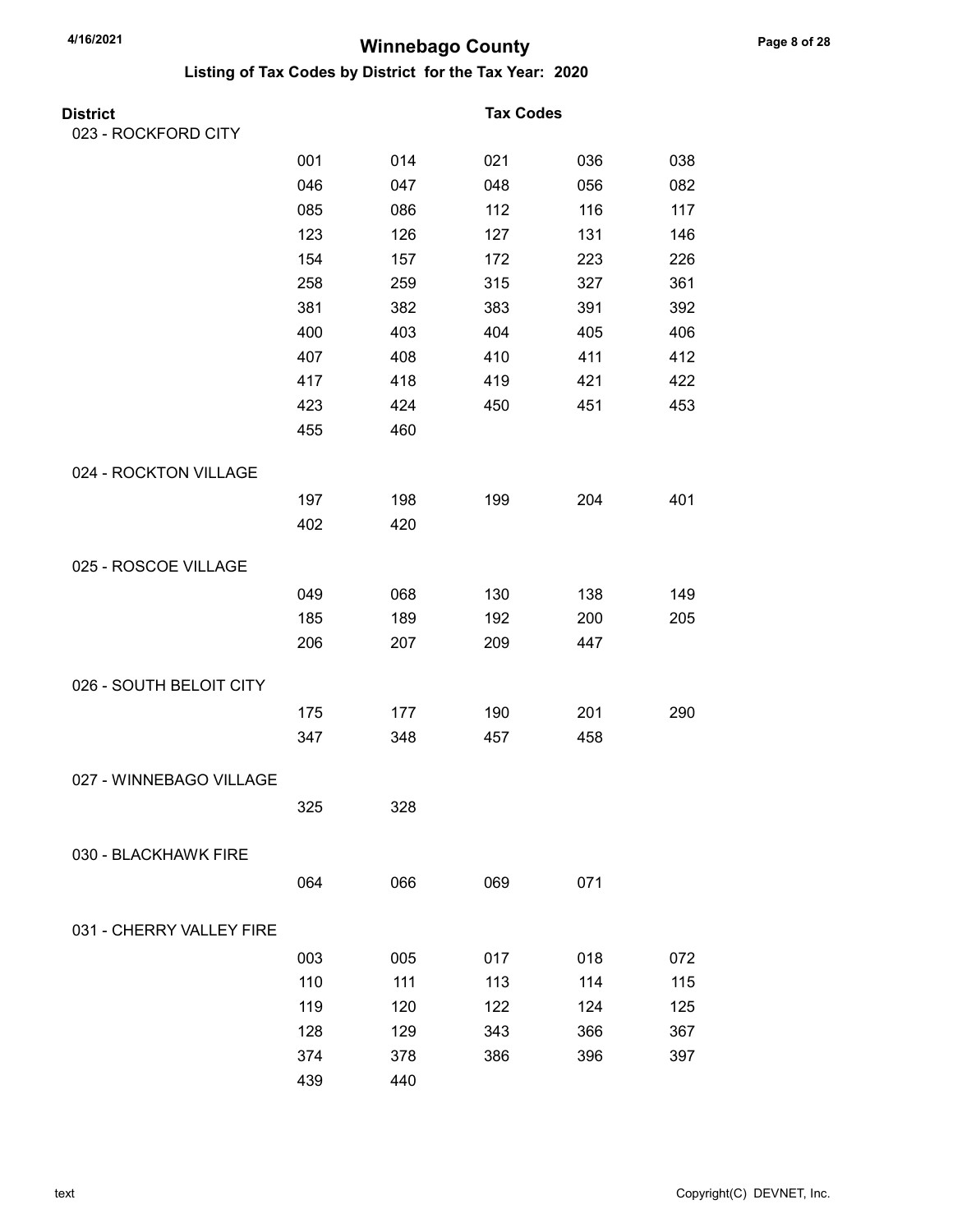| 4/16/2021                                               |     | <b>Winnebago County</b> |                  |     |     |
|---------------------------------------------------------|-----|-------------------------|------------------|-----|-----|
| Listing of Tax Codes by District for the Tax Year: 2020 |     |                         |                  |     |     |
| <b>District</b>                                         |     |                         | <b>Tax Codes</b> |     |     |
| 033 - FIRE 1                                            |     |                         |                  |     |     |
|                                                         | 211 | 212                     | 214              | 220 | 228 |
|                                                         | 229 | 230                     | 231              | 232 | 233 |
|                                                         | 234 | 246                     | 247              | 248 |     |
| 034 - GERMAN VALLEY FIRE                                |     |                         |                  |     |     |
|                                                         | 313 |                         |                  |     |     |
| 035 - HARLEM-ROSCOE FIRE                                |     |                         |                  |     |     |
|                                                         | 049 | 068                     | 108              | 109 | 118 |
|                                                         | 130 | 133                     | 135              | 136 | 137 |
|                                                         | 138 | 141                     | 149              | 151 | 152 |
|                                                         | 153 | 163                     | 179              | 180 | 181 |
|                                                         | 182 | 183                     | 184              | 185 | 187 |
|                                                         | 188 | 189                     | 192              | 196 | 198 |
|                                                         | 199 | 207                     | 208              | 209 | 413 |
|                                                         | 414 | 429                     | 430              | 433 | 434 |
|                                                         | 435 | 447                     |                  |     |     |
| 036 - NEW MILFORD FIRE                                  |     |                         |                  |     |     |
|                                                         | 053 | 092                     | 093              | 095 | 096 |
|                                                         | 099 | 351                     | 370              | 372 | 373 |
|                                                         | 379 | 380                     | 385              | 393 | 394 |
|                                                         | 438 | 441                     | 452              |     |     |
| 037 - NORTH PARK FIRE                                   |     |                         |                  |     |     |
|                                                         | 010 | 013                     | 031              | 040 | 042 |
|                                                         | 061 | 139                     | 140              | 142 | 144 |
|                                                         | 145 | 147                     | 158              | 159 | 160 |
|                                                         | 164 | 194                     | 416              |     |     |
| 038 - NORTHWEST FIRE                                    |     |                         |                  |     |     |
|                                                         | 050 | 051                     | 052              | 148 | 150 |
|                                                         | 156 | 161                     | 162              | 167 | 169 |
|                                                         | 170 | 171                     | 358              | 359 | 360 |
|                                                         | 362 | 363                     | 365              | 368 | 369 |
| 039 - PECATONICA FIRE                                   |     |                         |                  |     |     |
|                                                         | 263 | 267                     | 268              | 281 | 282 |
|                                                         | 286 | 305                     | 308              | 309 | 310 |
|                                                         | 312 | 314                     | 425              |     |     |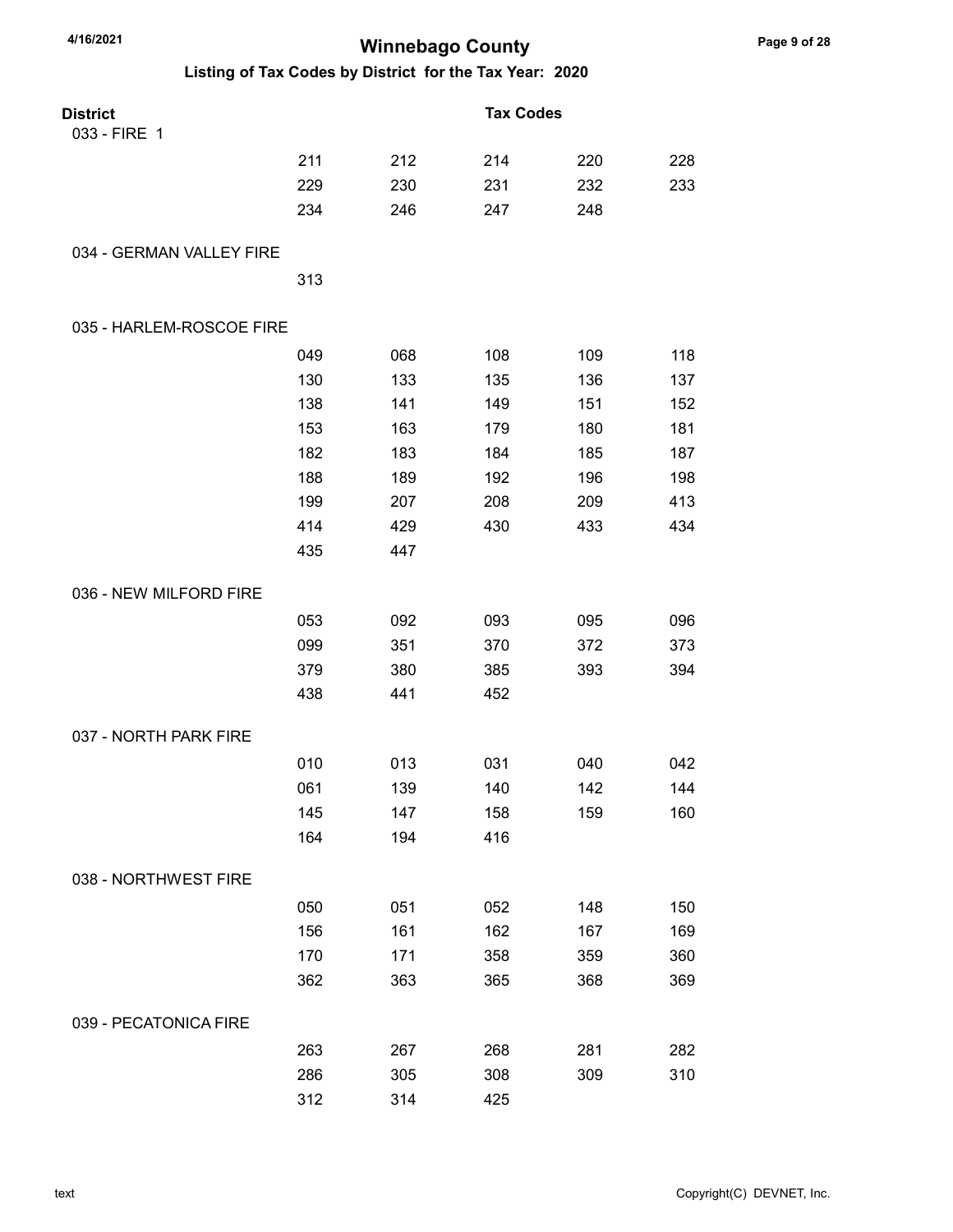| <b>District</b><br>040 - ROCK RIVER FIRE |     |     | <b>Tax Codes</b> |     |     |
|------------------------------------------|-----|-----|------------------|-----|-----|
|                                          | 084 | 104 |                  |     |     |
| 041 - ROCKTON FIRE                       |     |     |                  |     |     |
|                                          | 155 | 165 | 168              | 191 | 193 |
|                                          | 197 | 200 | 202              | 203 | 204 |
|                                          | 205 | 206 | 210              | 213 | 364 |
|                                          | 401 | 402 | 420              |     |     |
| 042 - STILLMAN FIRE                      |     |     |                  |     |     |
|                                          | 090 | 091 |                  |     |     |
| 043 - WEST SUBURBAN FIRE                 |     |     |                  |     |     |
|                                          | 057 | 058 | 059              | 060 | 062 |
|                                          | 063 | 073 | 083              |     |     |
| 044 - W B S FIRE                         |     |     |                  |     |     |
|                                          | 254 | 260 | 262              | 265 | 266 |
|                                          | 283 | 284 | 306              | 311 | 324 |
|                                          | 325 | 326 | 328              | 329 |     |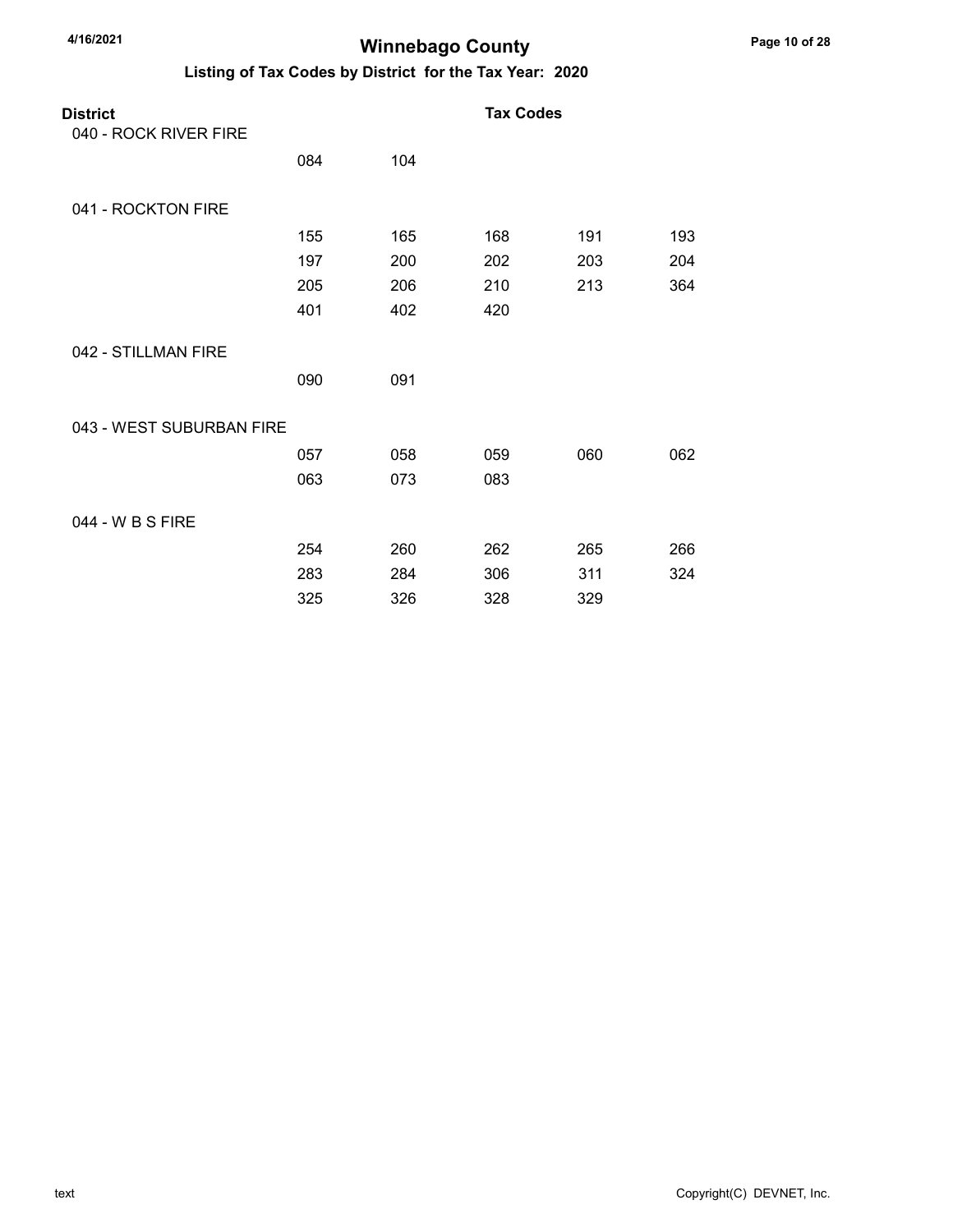| <b>District</b>               |     |     | <b>Tax Codes</b> |     |     |
|-------------------------------|-----|-----|------------------|-----|-----|
| 046 - ROCKFORD PARK DISTRICT  |     |     |                  |     |     |
|                               | 001 | 002 | 003              | 005 | 006 |
|                               | 007 | 008 | 010              | 013 | 014 |
|                               | 016 | 017 | 018              | 019 | 020 |
|                               | 021 | 026 | 030              | 031 | 035 |
|                               | 036 | 038 | 040              | 042 | 044 |
|                               | 046 | 047 | 048              | 050 | 051 |
|                               | 052 | 053 | 056              | 057 | 058 |
|                               | 059 | 060 | 061              | 062 | 063 |
|                               | 064 | 066 | 069              | 070 | 071 |
|                               | 073 | 076 | 077              | 078 | 082 |
|                               | 083 | 084 | 085              | 086 | 096 |
|                               | 099 | 104 | 113              | 117 | 124 |
|                               | 125 | 126 | 127              | 128 | 129 |
|                               | 142 | 146 | 147              | 150 | 151 |
|                               | 152 | 154 | 158              | 159 | 171 |
|                               | 172 | 223 | 226              | 343 | 370 |
|                               | 372 | 374 | 378              | 380 | 381 |
|                               | 382 | 383 | 385              | 386 | 391 |
|                               | 392 | 400 | 403              | 404 | 405 |
|                               | 406 | 407 | 408              | 409 | 410 |
|                               | 411 | 412 | 417              | 418 | 419 |
|                               | 421 | 422 | 423              | 424 | 426 |
|                               | 427 | 428 | 442              | 444 | 448 |
|                               | 450 | 451 | 453              | 454 | 455 |
|                               | 456 | 460 |                  |     |     |
| 047 - SUMNER PARK             |     |     |                  |     |     |
|                               | 281 | 282 | 283              | 284 | 286 |
|                               | 306 | 308 | 309              | 312 | 425 |
| 048 - WINNEBAGO PARK DISTRICT |     |     |                  |     |     |
|                               | 315 | 324 | 325              | 326 | 327 |
|                               | 328 | 329 |                  |     |     |
| 049 - SEWARD PARK DISTRICT    |     |     |                  |     |     |
|                               | 305 | 310 | 311              | 313 | 314 |
|                               |     |     |                  |     |     |
| 050 - DURAND SANITARY         |     |     |                  |     |     |
|                               | 228 | 233 | 234              |     |     |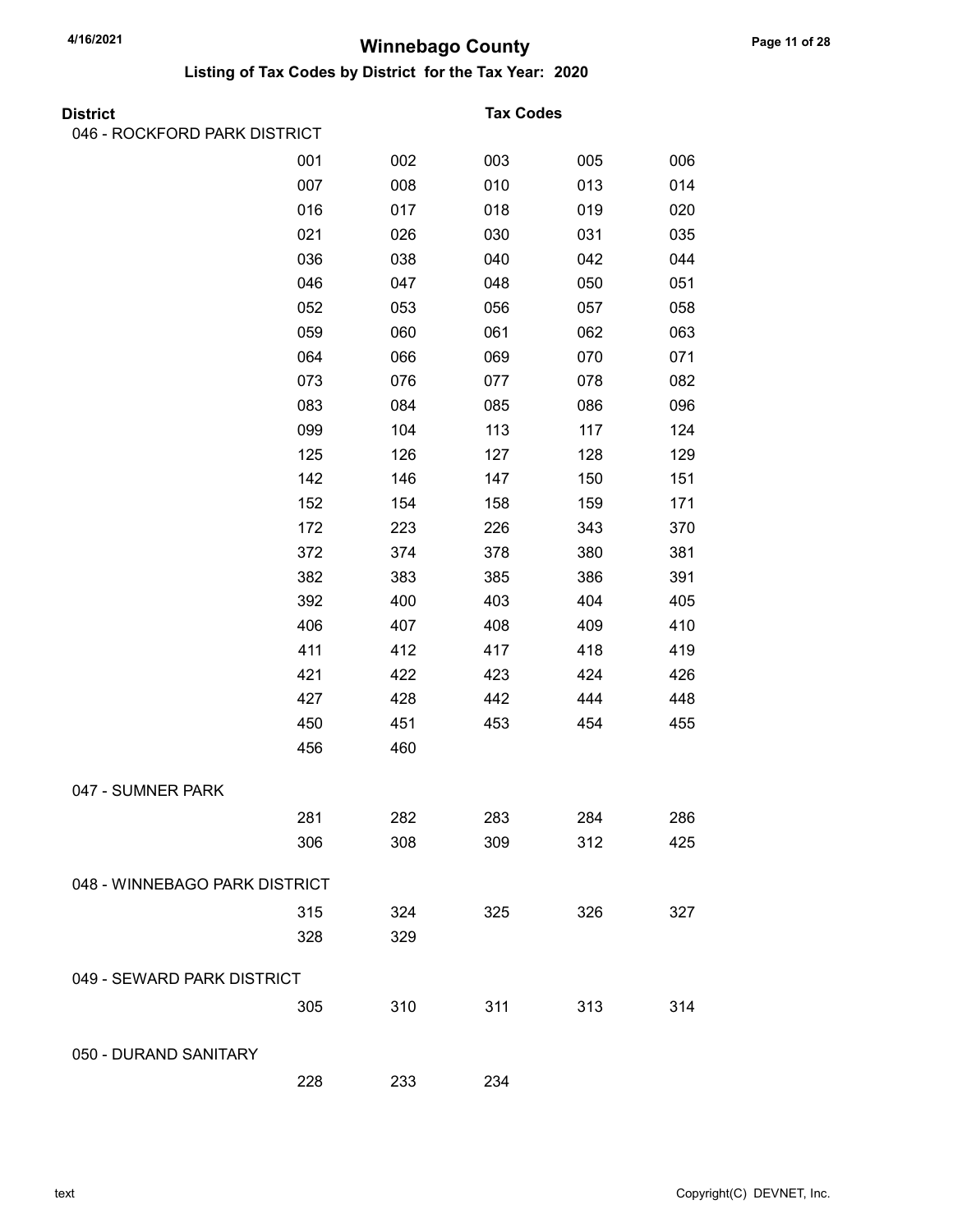| <b>District</b>             |     |     | <b>Tax Codes</b> |     |     |  |
|-----------------------------|-----|-----|------------------|-----|-----|--|
| 051 - ROCK RIVER WATER REC  |     |     |                  |     |     |  |
|                             | 001 | 002 | 006              | 008 | 010 |  |
|                             | 013 | 014 | 016              | 017 | 018 |  |
|                             | 021 | 026 | 030              | 038 | 042 |  |
|                             | 045 | 047 | 048              | 049 | 050 |  |
|                             | 053 | 056 | 057              | 059 | 061 |  |
|                             | 062 | 066 | 068              | 069 | 070 |  |
|                             | 077 | 078 | 082              | 083 | 085 |  |
|                             | 086 | 104 | 109              | 110 | 111 |  |
|                             | 112 | 113 | 117              | 118 | 119 |  |
|                             | 123 | 124 | 126              | 127 | 133 |  |
|                             | 143 | 144 | 146              | 147 | 148 |  |
|                             | 151 | 152 | 153              | 158 | 160 |  |
|                             | 170 | 171 | 172              | 187 | 188 |  |
|                             | 189 | 194 | 196              | 199 | 200 |  |
|                             | 206 | 207 | 208              | 209 | 223 |  |
|                             | 226 | 328 | 329              | 343 | 361 |  |
|                             | 365 | 369 | 372              | 373 | 378 |  |
|                             | 381 | 385 | 391              | 392 | 400 |  |
|                             | 403 | 404 | 405              | 406 | 407 |  |
|                             | 408 | 409 | 410              | 412 | 414 |  |
|                             | 416 | 417 | 418              | 419 | 421 |  |
|                             | 422 | 423 | 424              | 426 | 428 |  |
|                             | 430 | 433 | 434              | 435 | 442 |  |
|                             | 444 | 448 | 450              | 451 | 455 |  |
|                             | 456 | 460 |                  |     |     |  |
| 052 - PRESTON & CENTRAL TIF |     |     |                  |     |     |  |
|                             |     |     |                  |     |     |  |
|                             | 126 |     |                  |     |     |  |
| 053 - SEWARD SANITARY       |     |     |                  |     |     |  |
|                             | 314 |     |                  |     |     |  |
| 054 - CHERRY VALLEY LIBRARY |     |     |                  |     |     |  |
|                             | 003 | 017 | 072              | 095 | 096 |  |
|                             | 110 | 113 | 114              | 119 | 120 |  |
|                             | 122 | 124 | 125              | 129 | 366 |  |
|                             | 367 | 370 | 372              | 374 | 378 |  |
|                             | 386 | 393 | 394              | 396 | 438 |  |
|                             | 439 | 440 | 441              | 452 |     |  |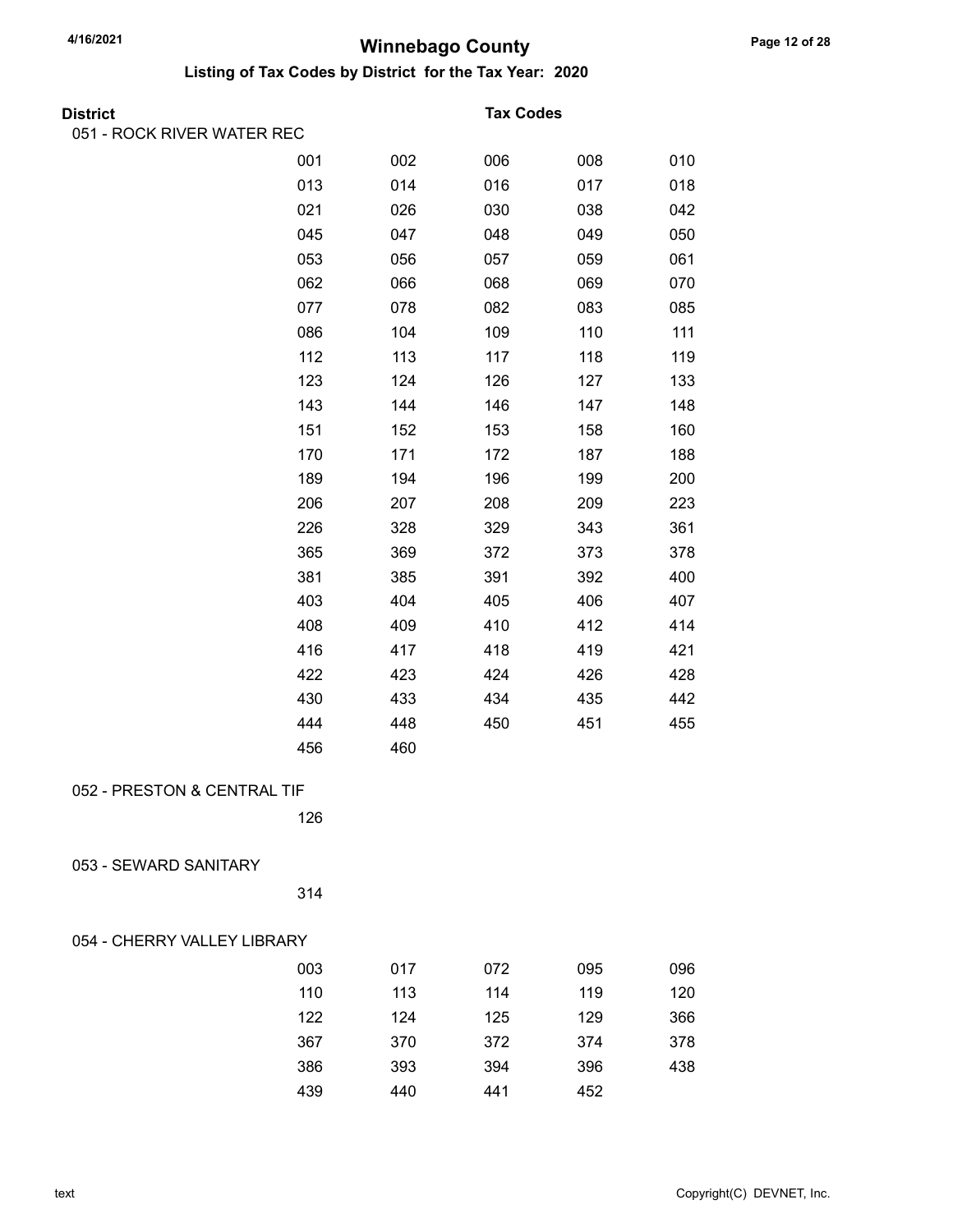| District                     |     |     | <b>Tax Codes</b> |     |     |
|------------------------------|-----|-----|------------------|-----|-----|
| 055 - NORTH SUBURBAN LIBRARY |     |     |                  |     |     |
|                              | 002 | 006 | 007              | 008 | 010 |
|                              | 012 | 020 | 026              | 035 | 040 |
|                              | 042 | 044 | 045              | 049 | 061 |
|                              | 068 | 070 | 076              | 108 | 109 |
|                              | 118 | 130 | 133              | 134 | 135 |
|                              | 136 | 137 | 138              | 139 | 141 |
|                              | 142 | 143 | 144              | 145 | 147 |
|                              | 149 | 151 | 152              | 153 | 158 |
|                              | 159 | 160 | 163              | 164 | 169 |
|                              | 176 | 178 | 179              | 180 | 181 |
|                              | 184 | 185 | 187              | 188 | 189 |
|                              | 192 | 194 | 198              | 199 | 200 |
|                              | 208 | 209 | 358              | 359 | 365 |
|                              | 368 | 369 | 409              | 413 | 414 |
|                              | 416 | 426 | 427              | 428 | 429 |
|                              | 430 | 433 | 434              | 435 | 442 |
|                              | 443 | 444 | 447              | 448 | 454 |
|                              | 456 |     |                  |     |     |
| 056 - PECATONICA LIBRARY     |     |     |                  |     |     |
|                              | 231 | 232 | 265              | 266 | 267 |
|                              | 268 | 281 | 282              | 283 | 284 |
|                              | 286 | 305 | 309              | 312 | 425 |
| 057 - TALCOTT FREE LIBRARY   |     |     |                  |     |     |
|                              | 191 | 193 | 197              | 202 | 203 |
|                              | 204 | 205 | 206              | 401 | 402 |
|                              | 420 |     |                  |     |     |
| 058 - WINNEBAGO LIBRARY      |     |     |                  |     |     |
|                              | 052 | 063 | 069              | 071 | 073 |
|                              | 162 | 248 | 254              | 260 | 263 |
|                              | 306 | 308 | 310              | 311 | 313 |
|                              | 314 | 324 | 325              | 326 | 328 |
|                              | 329 | 363 |                  |     |     |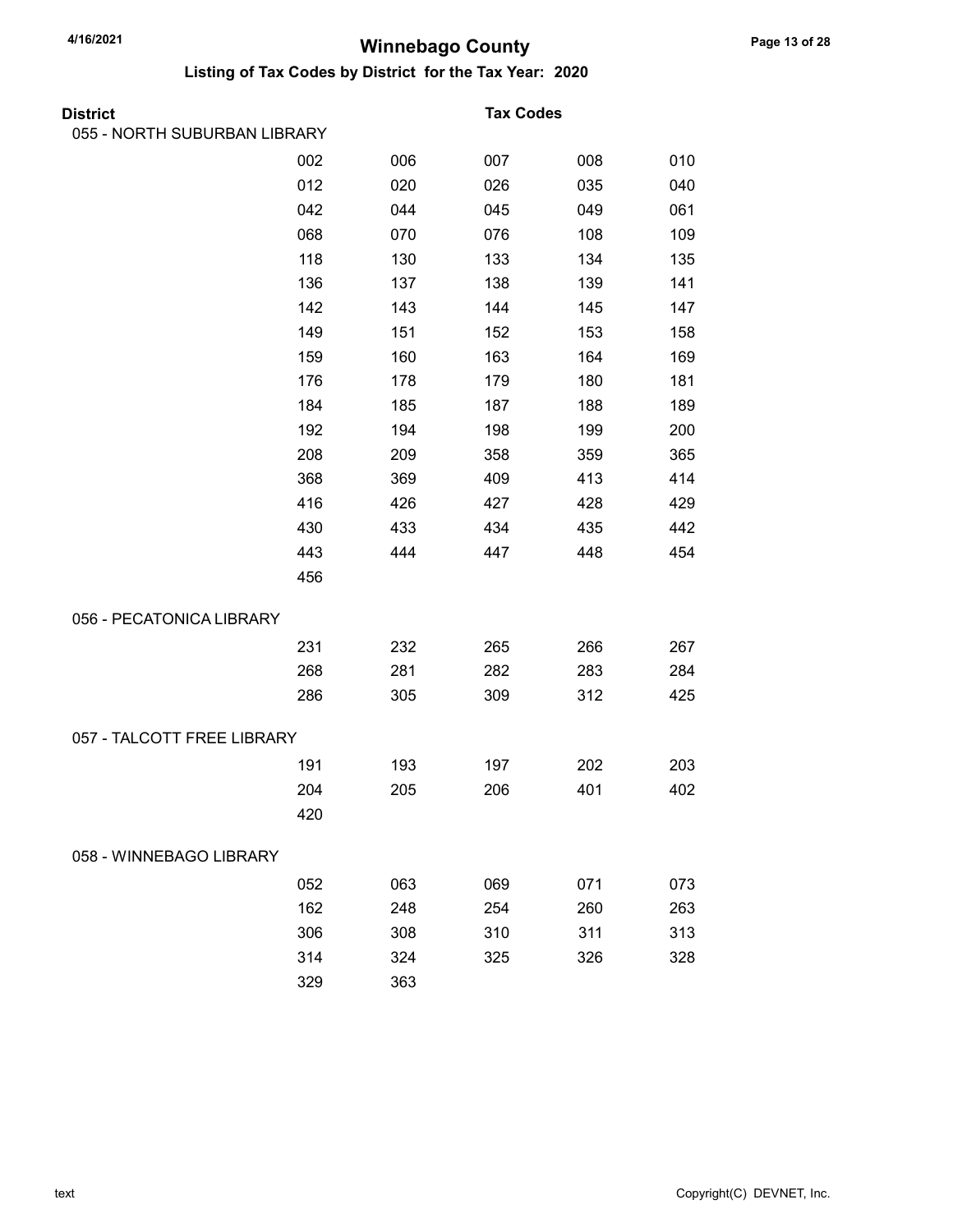| District                    |     |     | <b>Tax Codes</b> |     |     |
|-----------------------------|-----|-----|------------------|-----|-----|
| 059 - ROCKFORD CITY LIBRARY |     |     |                  |     |     |
|                             | 001 | 014 | 021              | 036 | 038 |
|                             | 046 | 047 | 048              | 056 | 082 |
|                             | 085 | 086 | 112              | 116 | 117 |
|                             | 123 | 126 | 127              | 131 | 146 |
|                             | 154 | 157 | 172              | 223 | 226 |
|                             | 258 | 259 | 315              | 327 | 361 |
|                             | 381 | 382 | 383              | 391 | 392 |
|                             | 400 | 403 | 404              | 405 | 406 |
|                             | 407 | 408 | 410              | 411 | 412 |
|                             | 417 | 418 | 419              | 421 | 422 |
|                             | 423 | 424 | 450              | 451 | 453 |
|                             | 455 | 460 |                  |     |     |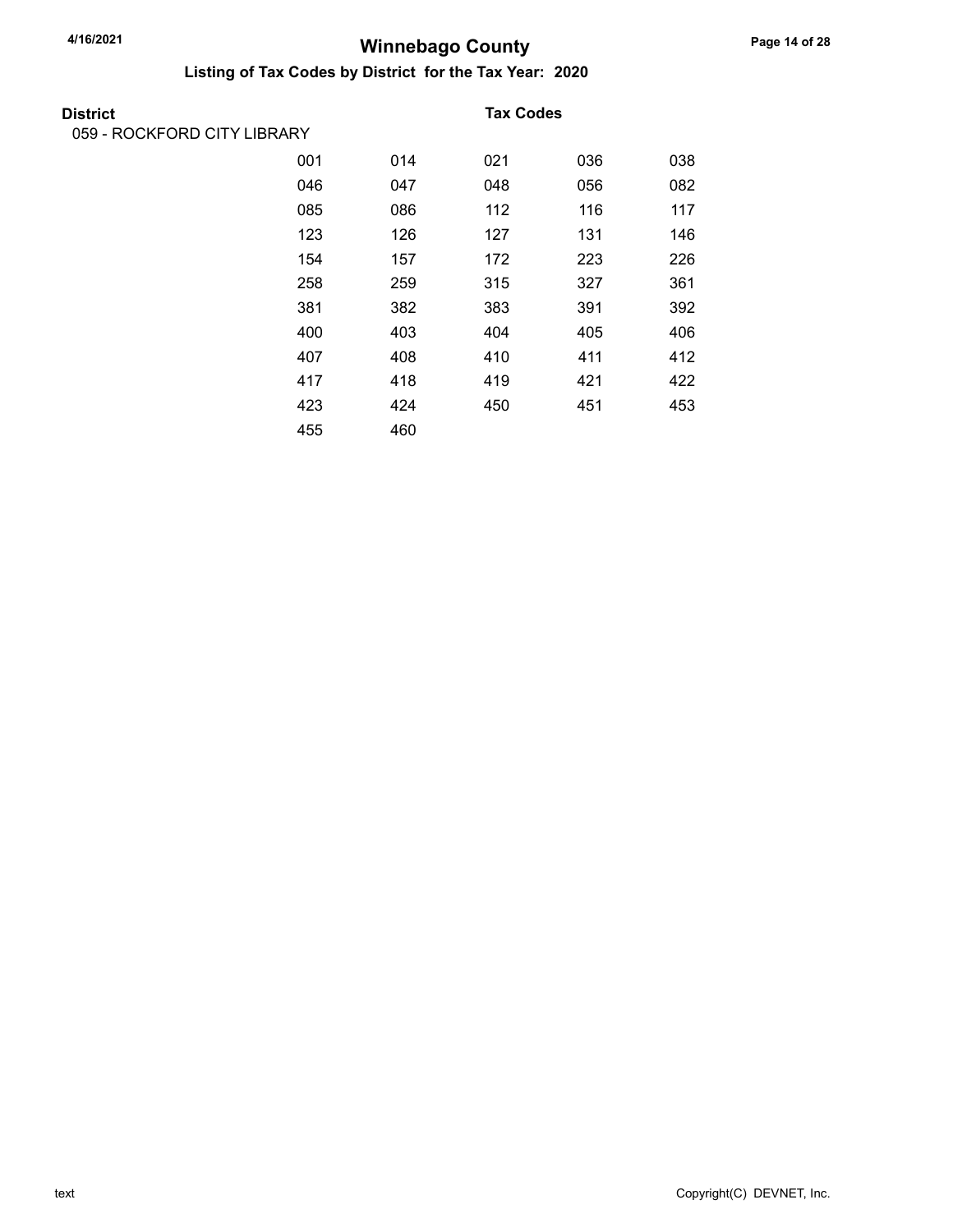Listing of Tax Codes by District for the Tax Year: 2020

| District |  |
|----------|--|

060 - GREATER RKFD AIRPORT

#### **Tax Codes**

| L |     |     |     |     |     |
|---|-----|-----|-----|-----|-----|
|   | 001 | 002 | 003 | 005 | 006 |
|   | 007 | 008 | 010 | 012 | 013 |
|   | 014 | 016 | 017 | 018 | 019 |
|   | 020 | 021 | 026 | 030 | 031 |
|   | 035 | 036 | 038 | 040 | 042 |
|   | 044 | 045 | 047 | 048 | 049 |
|   | 050 | 051 | 052 | 053 | 056 |
|   | 057 | 058 | 059 | 060 | 061 |
|   | 062 | 063 | 064 | 066 | 069 |
|   | 070 | 071 | 072 | 073 | 076 |
|   | 077 | 078 | 082 | 083 | 084 |
|   | 085 | 090 | 091 | 092 | 093 |
|   | 095 | 096 | 099 | 104 | 108 |
|   | 109 | 110 | 111 | 112 | 113 |
|   | 114 | 115 | 116 | 117 | 118 |
|   | 119 | 120 | 122 | 123 | 124 |
|   | 125 | 126 | 127 | 128 | 129 |
|   | 130 | 131 | 133 | 134 | 135 |
|   | 136 | 137 | 138 | 139 | 140 |
|   | 141 | 142 | 143 | 144 | 145 |
|   | 146 | 147 | 149 | 150 | 151 |
|   | 152 | 153 | 154 | 155 | 156 |
|   | 157 | 158 | 159 | 160 | 161 |
|   | 162 | 163 | 164 | 165 | 168 |
|   | 169 | 170 | 171 | 194 | 200 |
|   | 208 | 223 | 226 | 343 | 351 |
|   | 358 | 359 | 361 | 365 | 368 |
|   | 369 | 370 | 372 | 373 | 374 |
|   | 378 | 379 | 380 | 381 | 382 |
|   | 383 | 385 | 386 | 391 | 392 |
|   | 393 | 394 | 397 | 400 | 403 |
|   | 404 | 405 | 406 | 407 | 408 |
|   | 409 | 410 | 411 | 412 | 413 |
|   | 414 | 416 | 417 | 418 | 419 |
|   | 421 | 422 | 423 | 424 | 426 |
|   | 427 | 428 | 429 | 430 | 433 |
|   | 434 | 435 | 438 | 439 | 440 |
|   | 441 | 442 | 443 | 444 | 448 |
|   | 450 | 451 | 452 | 453 | 454 |
|   | 455 | 456 | 460 |     |     |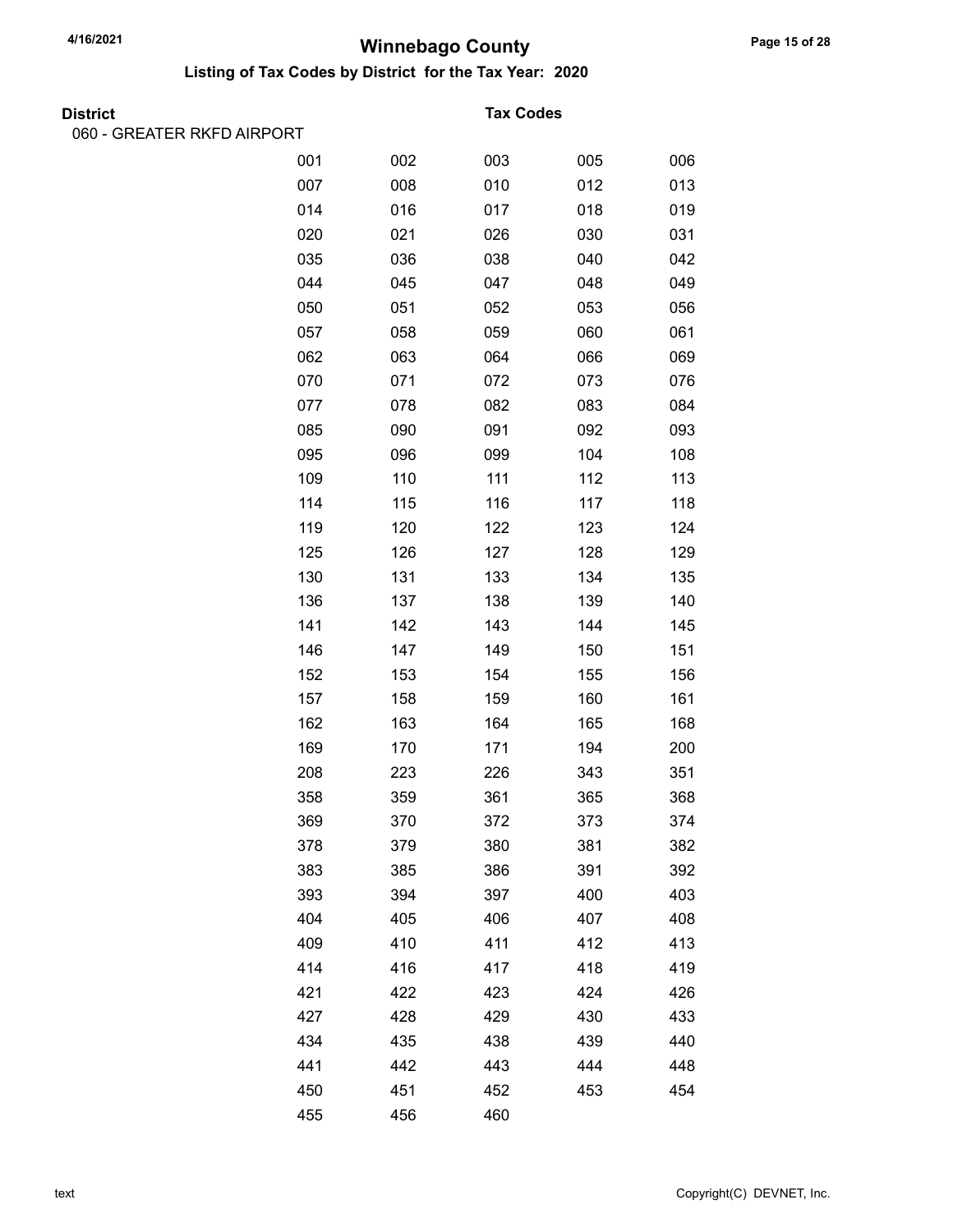| 4/16/2021                          | <b>Winnebago County</b> |     |                                                         |     |     |
|------------------------------------|-------------------------|-----|---------------------------------------------------------|-----|-----|
|                                    |                         |     | Listing of Tax Codes by District for the Tax Year: 2020 |     |     |
| <b>District</b>                    |                         |     | <b>Tax Codes</b>                                        |     |     |
| 061 - SOUTH BELOIT CITY LIBRARY    |                         |     |                                                         |     |     |
|                                    | 175                     | 177 | 190                                                     | 201 | 290 |
|                                    | 347                     | 348 | 457                                                     | 458 |     |
| 062 - RKFD - WINN DRAINAGE         |                         |     |                                                         |     |     |
|                                    | 060                     | 062 | 073                                                     | 254 | 315 |
|                                    | 324                     |     |                                                         |     |     |
| 063 - WESTSIDE TIF #2              |                         |     |                                                         |     |     |
|                                    | 082                     |     |                                                         |     |     |
| 064 - LINCOLN-ACRES STREET LIGHT   |                         |     |                                                         |     |     |
|                                    | 083                     |     |                                                         |     |     |
|                                    |                         |     |                                                         |     |     |
| 065 - WASHINGTON PARK STREET LIGHT |                         |     |                                                         |     |     |
|                                    | 059                     |     |                                                         |     |     |
| 066 - EAST STATE & ALPINE TIF      |                         |     |                                                         |     |     |
|                                    | 117                     |     |                                                         |     |     |
|                                    |                         |     |                                                         |     |     |
| 067 - WEST STATE & CENTRAL TIF     |                         |     |                                                         |     |     |
|                                    | 085                     |     |                                                         |     |     |
| 068 - WEST STATE & KILBURN TIF     |                         |     |                                                         |     |     |
|                                    | 226                     |     |                                                         |     |     |
|                                    |                         |     |                                                         |     |     |
| 070 - HARLEM SCHOOL DIST 122       |                         |     |                                                         |     |     |
|                                    | 002                     | 006 | 007                                                     | 010 | 019 |
|                                    | 021                     | 035 | 049                                                     | 118 | 133 |
|                                    | 134                     | 137 | 139                                                     | 141 | 142 |
|                                    | 143                     | 144 | 147                                                     | 149 | 151 |
|                                    | 152                     | 153 | 158                                                     | 160 | 163 |
|                                    | 164                     | 409 | 413                                                     | 414 | 416 |
|                                    | 433                     | 434 | 435                                                     | 442 | 456 |
| 071 - KINNIKINNICK SD #131         |                         |     |                                                         |     |     |
|                                    | 136                     | 138 | 181                                                     | 185 | 187 |
|                                    | 189                     | 198 | 199                                                     | 203 | 204 |
|                                    | 205                     | 206 | 447                                                     |     |     |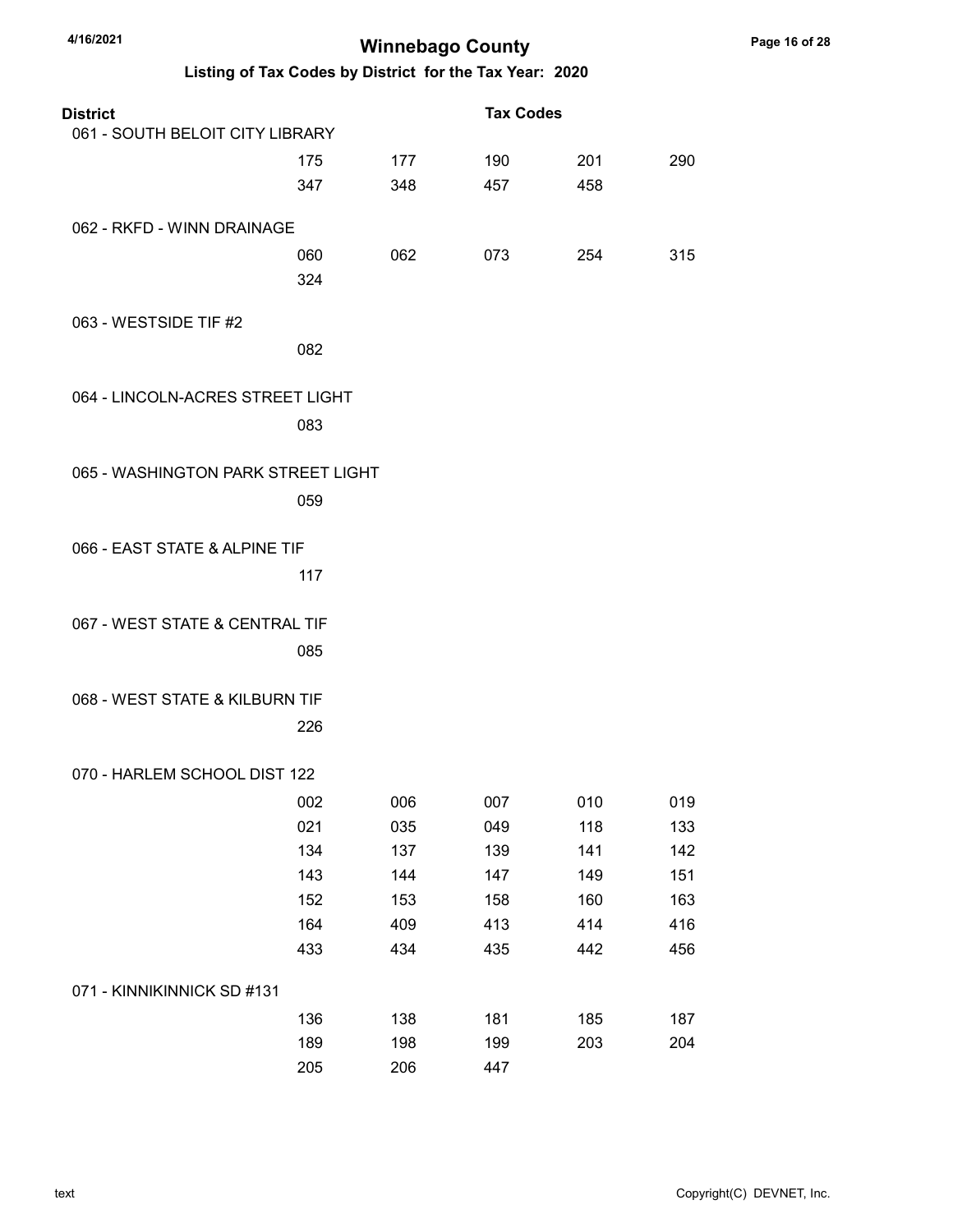Listing of Tax Codes by District for the Tax Year: 2020

| District<br>072 - PRAIRIE HILL SCHOOL DIST 133 |     |     | <b>Tax Codes</b> |     |     |  |
|------------------------------------------------|-----|-----|------------------|-----|-----|--|
|                                                |     |     |                  |     |     |  |
|                                                | 068 | 175 | 176              | 180 | 188 |  |
|                                                | 192 |     |                  |     |     |  |
| 073 - SHIRLAND SCHOOL DIST 134                 |     |     |                  |     |     |  |
|                                                | 193 | 210 | 211              | 212 | 213 |  |
|                                                | 214 |     |                  |     |     |  |
| 074 - ROCKTON SCHOOL DIST 140                  |     |     |                  |     |     |  |
|                                                | 161 | 165 | 168              | 182 | 183 |  |
|                                                | 196 | 197 | 200              | 201 | 202 |  |
|                                                | 207 | 209 | 247              | 362 | 364 |  |
|                                                | 401 | 402 | 420              |     |     |  |
|                                                |     |     |                  |     |     |  |

075 - NORTH BOONE SD #200

184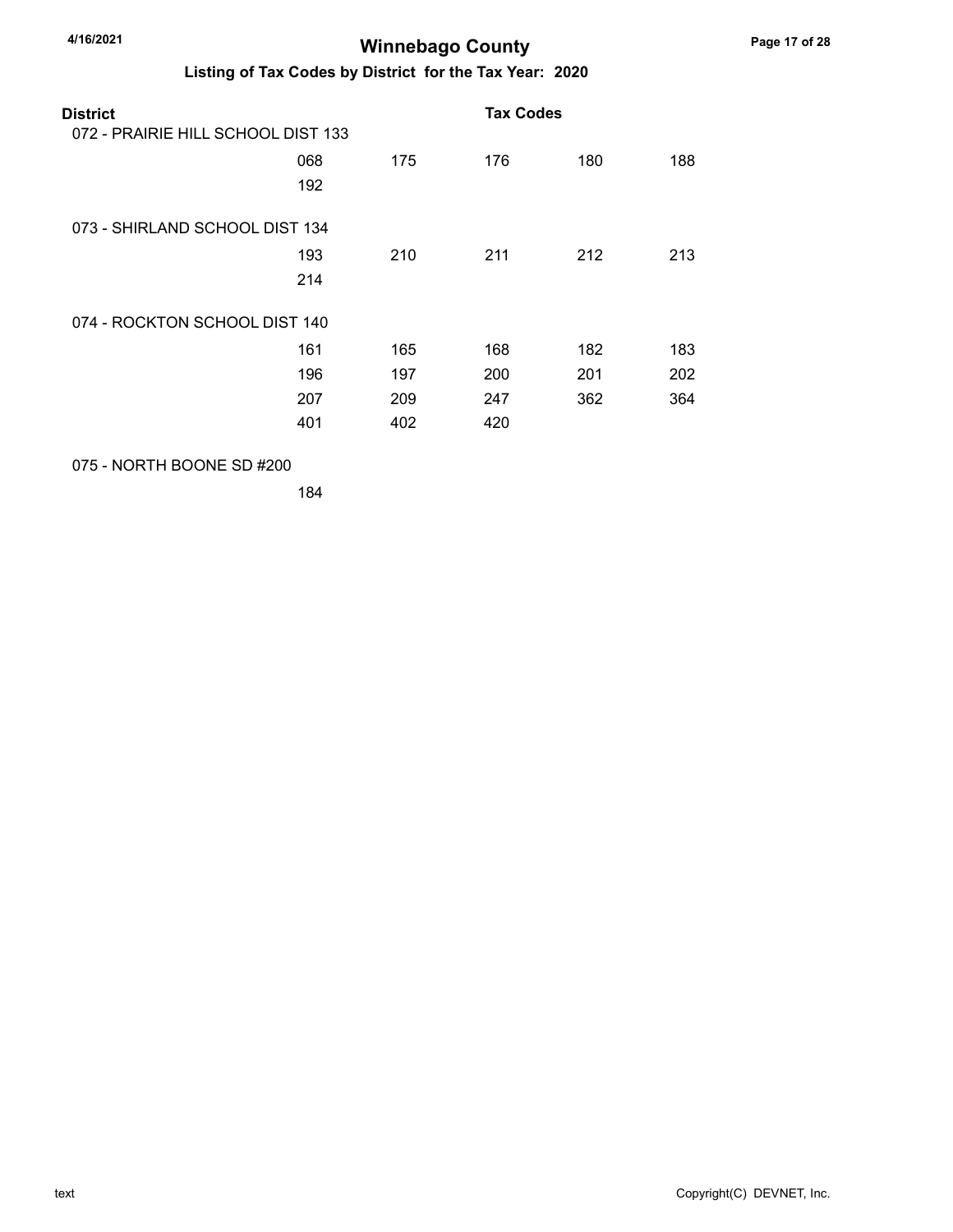Listing of Tax Codes by District for the Tax Year: 2020

076 - ROCKFORD SCHOOL DIST 205

#### **Tax Codes**

| 001 | 003 | 005 | 008 | 012 |
|-----|-----|-----|-----|-----|
| 013 | 014 | 016 | 017 | 018 |
| 020 | 026 | 030 | 031 | 036 |
| 038 | 040 | 042 | 044 | 045 |
| 046 | 047 | 048 | 050 | 051 |
| 053 | 056 | 057 | 058 | 059 |
| 060 | 061 | 062 | 064 | 066 |
| 070 | 072 | 076 | 077 | 078 |
| 082 | 083 | 084 | 085 | 086 |
| 090 | 092 | 095 | 096 | 099 |
| 104 | 108 | 109 | 110 | 111 |
| 112 | 113 | 114 | 115 | 116 |
| 117 | 119 | 120 | 123 | 124 |
| 125 | 126 | 127 | 128 | 129 |
| 130 | 131 | 135 | 140 | 145 |
| 146 | 148 | 150 | 154 | 155 |
| 156 | 157 | 159 | 167 | 169 |
| 170 | 171 | 172 | 194 | 208 |
| 223 | 226 | 343 | 358 | 359 |
| 360 | 361 | 365 | 366 | 368 |
| 369 | 370 | 372 | 373 | 374 |
| 378 | 379 | 380 | 383 | 385 |
| 386 | 391 | 392 | 393 | 394 |
| 396 | 397 | 400 | 403 | 404 |
| 405 | 406 | 407 | 408 | 410 |
| 411 | 412 | 417 | 418 | 419 |
| 421 | 422 | 423 | 424 | 426 |
| 427 | 428 | 429 | 430 | 438 |
| 439 | 440 | 441 | 443 | 444 |
| 448 | 450 | 451 | 452 | 454 |
| 455 | 460 |     |     |     |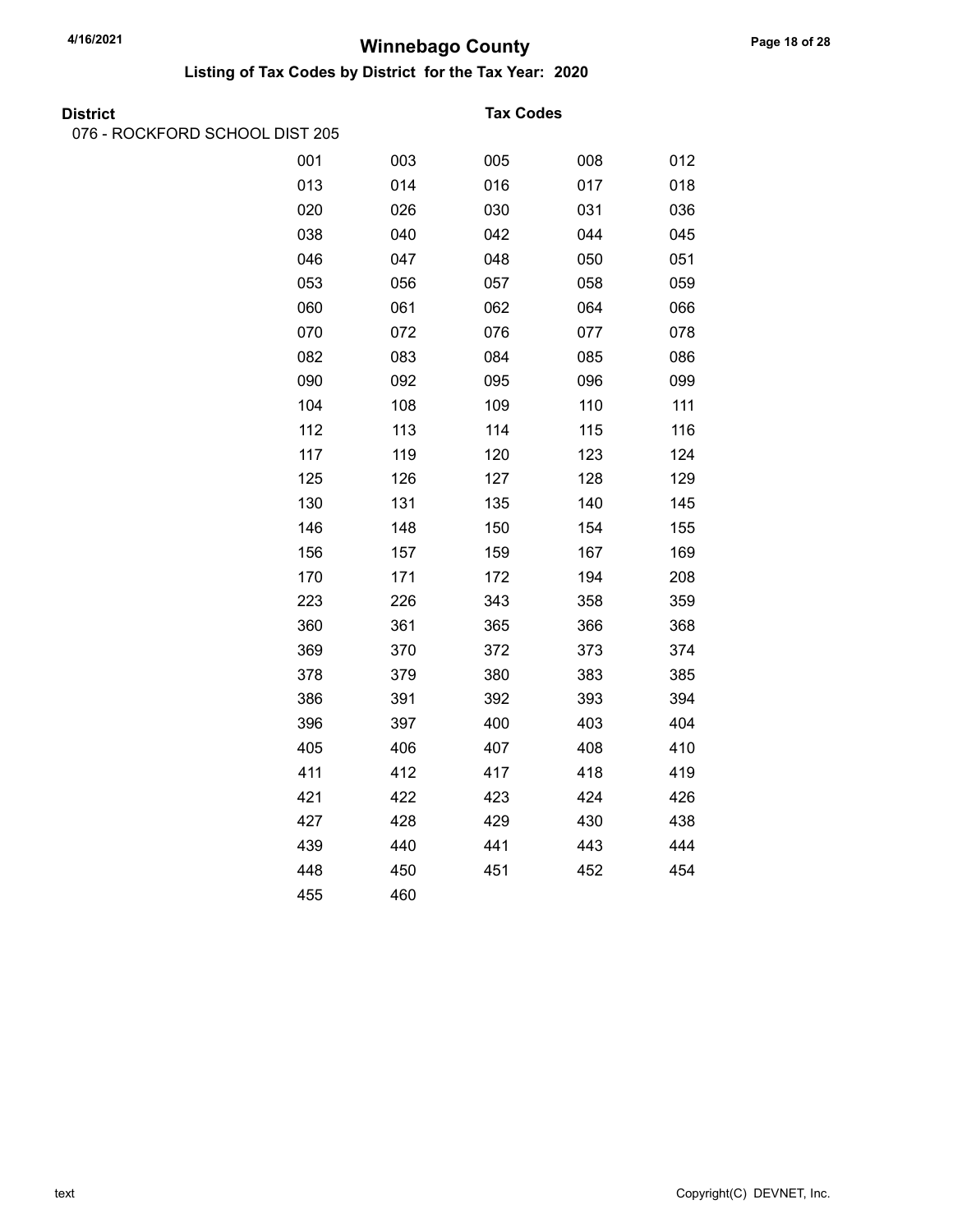| <b>District</b>                |     |     | <b>Tax Codes</b> |     |     |
|--------------------------------|-----|-----|------------------|-----|-----|
| 077 - HONONEGAH HIGH SD #207   |     |     |                  |     |     |
|                                | 068 | 136 | 138              | 161 | 165 |
|                                | 168 | 175 | 176              | 180 | 181 |
|                                | 182 | 183 | 185              | 187 | 188 |
|                                | 189 | 192 | 193              | 196 | 197 |
|                                | 198 | 199 | 200              | 201 | 202 |
|                                | 203 | 204 | 205              | 206 | 207 |
|                                | 209 | 210 | 211              | 212 | 213 |
|                                | 214 | 247 | 362              | 364 | 401 |
|                                | 402 | 420 | 447              |     |     |
| 078 - MERIDIAN SCHOOL DIST 223 |     |     |                  |     |     |
|                                | 091 | 093 | 351              | 453 |     |
| 079 - SOUTH BELOIT SD #320     |     |     |                  |     |     |
|                                | 177 | 178 | 179              | 190 | 191 |
|                                | 290 | 347 | 348              | 457 | 458 |
| 080 - PECATONICA UNIT SD #321  |     |     |                  |     |     |
|                                | 232 | 259 | 266              | 268 | 281 |
|                                | 284 | 286 | 305              | 309 | 425 |
| 081 - DURAND UNIT SD #322      |     |     |                  |     |     |
|                                | 220 | 228 | 229              | 230 | 231 |
|                                | 233 | 234 | 246              |     |     |
| 082 - WINNEBAGO UNIT SD #323   |     |     |                  |     |     |
|                                | 052 | 063 | 069              | 071 | 073 |
|                                | 162 | 248 | 254              | 258 | 260 |
|                                | 262 | 263 | 265              | 267 | 282 |
|                                | 283 | 306 | 308              | 310 | 311 |
|                                | 312 | 313 | 314              | 315 | 324 |
|                                | 325 | 326 | 327              | 328 | 329 |
|                                | 363 | 381 | 382              |     |     |
| 083 - HIAWATHA SCHOOL DIST 426 |     |     |                  |     |     |
|                                | 122 | 367 |                  |     |     |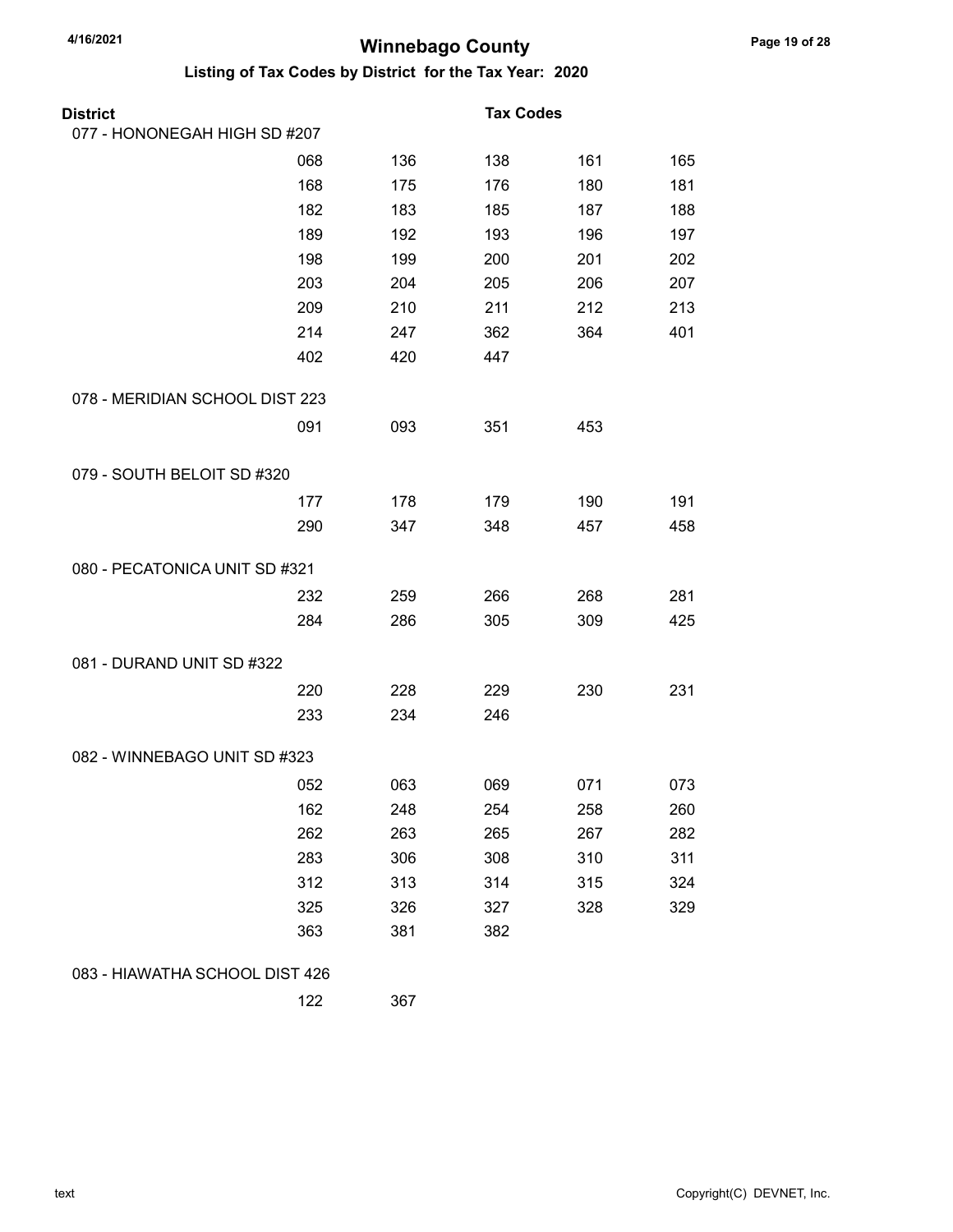| <b>District</b>             |     |     | <b>Tax Codes</b> |     |     |
|-----------------------------|-----|-----|------------------|-----|-----|
| 084 - COMMUNITY COLLEGE 511 |     |     |                  |     |     |
|                             | 001 | 002 | 003              | 005 | 006 |
|                             | 007 | 008 | 010              | 012 | 013 |
|                             | 014 | 016 | 017              | 018 | 019 |
|                             | 020 | 021 | 026              | 030 | 031 |
|                             | 035 | 036 | 038              | 040 | 042 |
|                             | 044 | 045 | 046              | 047 | 048 |
|                             | 049 | 050 | 051              | 052 | 053 |
|                             | 056 | 057 | 058              | 059 | 060 |
|                             | 061 | 062 | 063              | 064 | 066 |
|                             | 068 | 069 | 070              | 071 | 072 |
|                             | 073 | 076 | 077              | 078 | 082 |
|                             | 083 | 084 | 085              | 086 | 090 |
|                             | 091 | 092 | 093              | 095 | 096 |
|                             | 099 | 104 | 108              | 109 | 110 |
|                             | 111 | 112 | 113              | 114 | 115 |
|                             | 116 | 117 | 118              | 119 | 120 |
|                             | 123 | 124 | 125              | 126 | 127 |
|                             | 128 | 129 | 130              | 131 | 133 |
|                             | 134 | 135 | 136              | 137 | 138 |
|                             | 139 | 140 | 141              | 142 | 143 |
|                             | 144 | 145 | 146              | 147 | 148 |
|                             | 149 | 150 | 151              | 152 | 153 |
|                             | 154 | 155 | 156              | 157 | 158 |
|                             | 159 | 160 | 161              | 162 | 163 |
|                             | 164 | 165 | 167              | 168 | 169 |
|                             | 170 | 171 | 172              | 175 | 176 |
|                             | 177 | 178 | 179              | 180 | 181 |
|                             | 182 | 183 | 184              | 185 | 187 |
|                             | 188 | 189 | 190              | 191 | 192 |
|                             | 193 | 194 | 196              | 197 | 198 |
|                             | 199 | 200 | 201              | 202 | 203 |
|                             | 204 | 205 | 206              | 207 | 208 |
|                             | 209 | 210 | 211              | 212 | 213 |
|                             | 214 | 220 | 223              | 226 | 228 |
|                             | 229 | 230 | 231              | 232 | 233 |
|                             | 234 | 246 | 247              | 248 | 254 |
|                             | 258 | 259 | 260              | 262 | 263 |
|                             | 265 | 266 | 267              | 268 | 281 |
|                             | 282 | 283 | 284              | 286 | 290 |
|                             | 305 | 306 | 308              | 309 | 310 |
|                             | 311 | 312 | 313              | 314 | 315 |
|                             | 324 | 325 | 326              | 327 | 328 |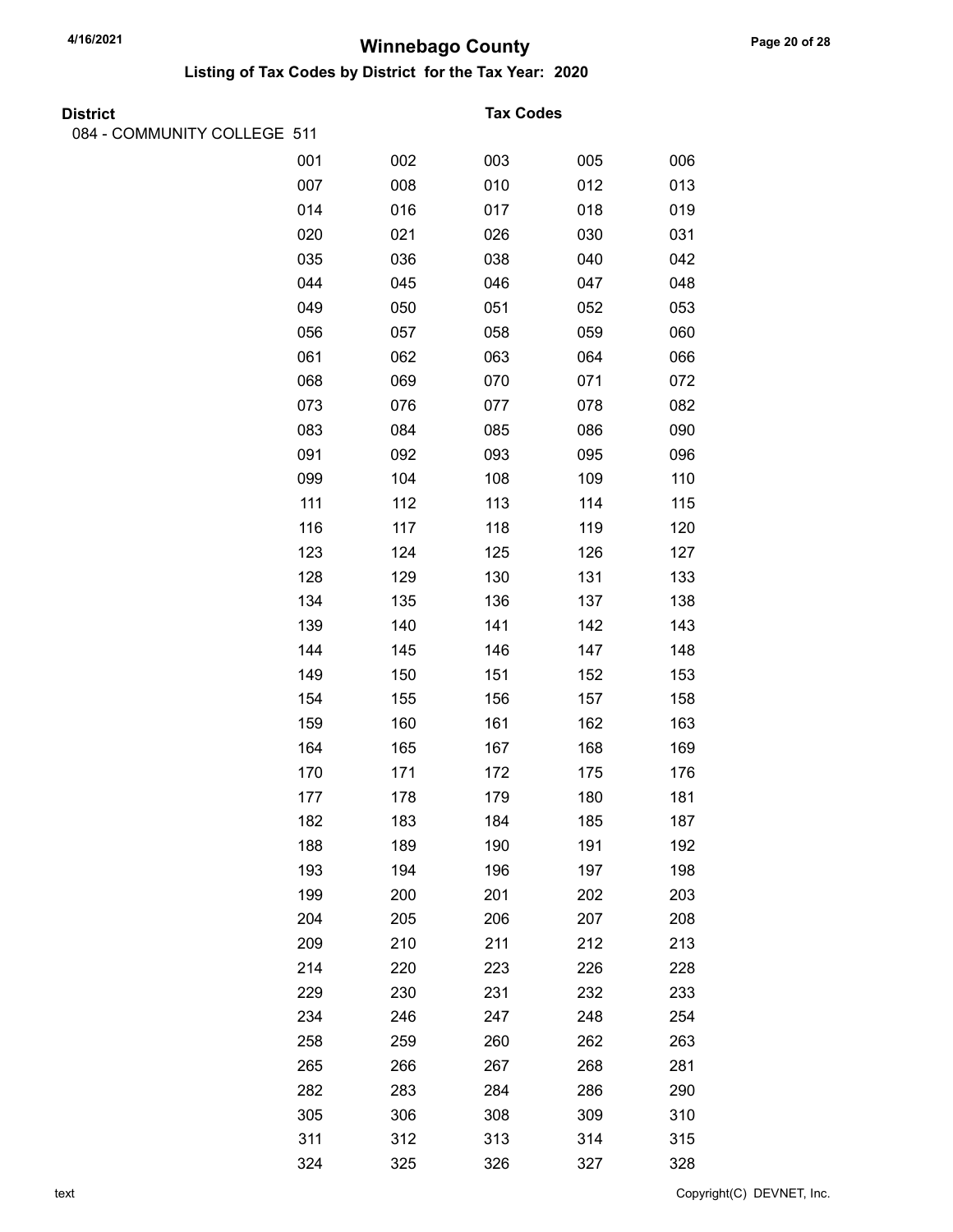| <b>District</b>               |     |     | <b>Tax Codes</b> |     |     |
|-------------------------------|-----|-----|------------------|-----|-----|
|                               | 329 | 343 | 347              | 348 | 351 |
|                               | 358 | 359 | 360              | 361 | 362 |
|                               | 363 | 364 | 365              | 366 | 368 |
|                               | 369 | 370 | 372              | 373 | 374 |
|                               | 378 | 379 | 380              | 381 | 382 |
|                               | 383 | 385 | 386              | 391 | 392 |
|                               | 393 | 394 | 396              | 397 | 400 |
|                               | 401 | 402 | 403              | 404 | 405 |
|                               | 406 | 407 | 408              | 409 | 410 |
|                               | 411 | 412 | 413              | 414 | 416 |
|                               | 417 | 418 | 419              | 420 | 421 |
|                               | 422 | 423 | 424              | 425 | 426 |
|                               | 427 | 428 | 429              | 430 | 433 |
|                               | 434 | 435 | 438              | 439 | 440 |
|                               | 441 | 442 | 443              | 444 | 447 |
|                               | 448 | 450 | 451              | 452 | 453 |
|                               | 454 | 455 | 456              | 457 | 458 |
|                               | 460 |     |                  |     |     |
| 085 - COMMUNITY COLLEGE 523   |     |     |                  |     |     |
|                               |     |     |                  |     |     |
|                               | 122 | 367 |                  |     |     |
|                               |     |     |                  |     |     |
| 088 - NORTH MAIN & AUBURN TIF |     |     |                  |     |     |
|                               | 086 |     |                  |     |     |
|                               |     |     |                  |     |     |
| 089 - JACKSON SCHOOL TIF      |     |     |                  |     |     |
|                               | 223 |     |                  |     |     |
|                               |     |     |                  |     |     |
| 093 - NORTH MAIN TIF          |     |     |                  |     |     |
|                               | 391 |     |                  |     |     |
|                               |     |     |                  |     |     |
| 094 - GLOBAL TRADE TIF #1     |     |     |                  |     |     |
|                               | 392 |     |                  |     |     |
|                               |     |     |                  |     |     |
| 098 - MACHESNEY PARK TIF      |     |     |                  |     |     |
|                               | 118 | 141 |                  |     |     |
|                               |     |     |                  |     |     |
| 101 - BU/HA/SH MULTI TOWNSHIP |     |     |                  |     |     |
|                               | 213 | 214 | 246              | 247 | 248 |
|                               | 254 | 258 | 259              | 260 | 262 |
|                               | 263 | 265 | 266              | 267 | 268 |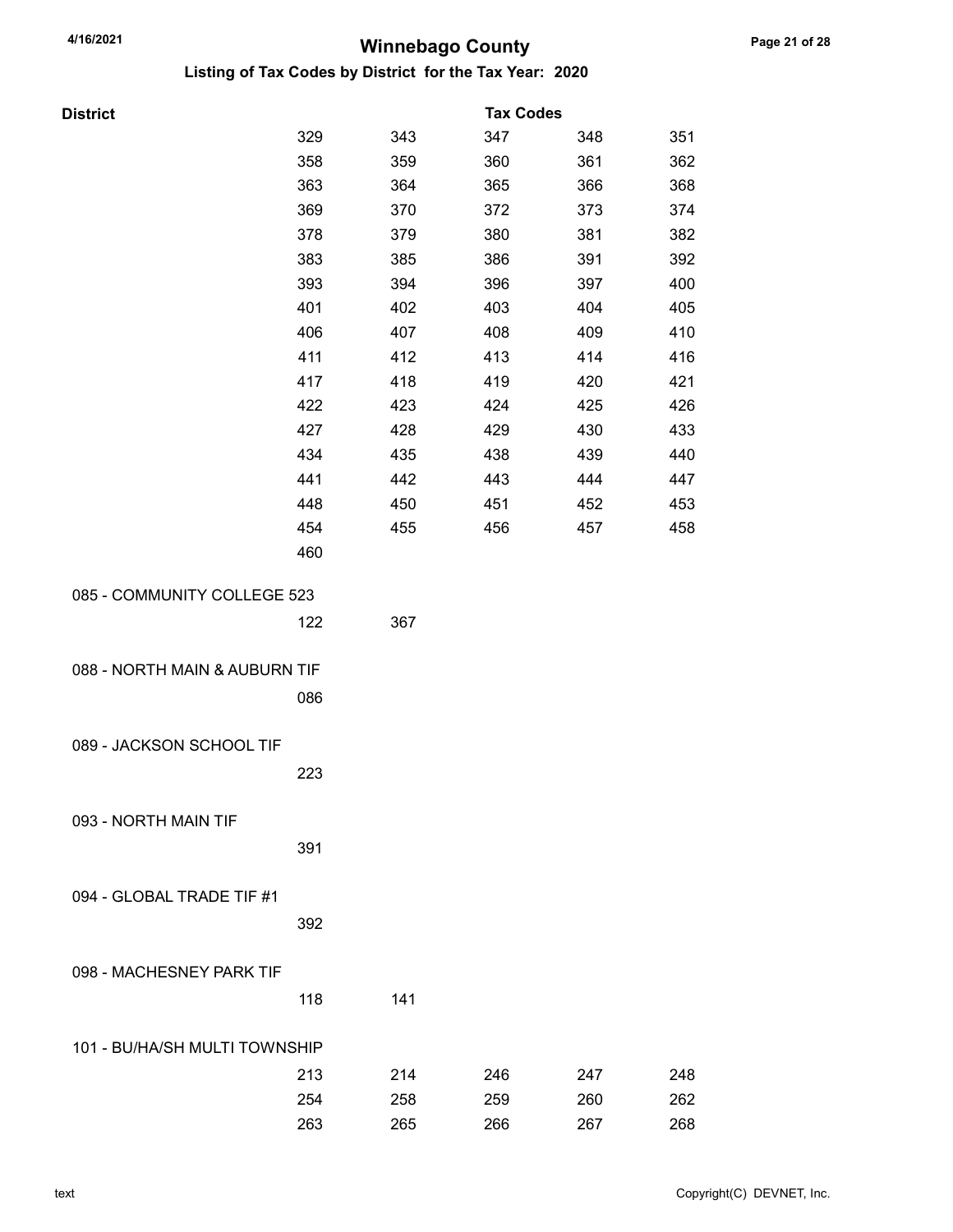| <b>District</b>               |     |     | <b>Tax Codes</b> |     |     |
|-------------------------------|-----|-----|------------------|-----|-----|
| 102 - DU/LA MULTI TOWNSHIP    |     |     |                  |     |     |
|                               | 220 | 228 | 229              | 230 | 231 |
|                               | 232 | 233 | 234              |     |     |
| 104 - SOUTH ROCKFORD TIF      |     |     |                  |     |     |
|                               | 014 |     |                  |     |     |
| 105 - LINCOLNWOOD TIF         |     |     |                  |     |     |
|                               | 047 |     |                  |     |     |
| 106 - DURAND VILLAGE TIF      |     |     |                  |     |     |
|                               | 228 |     |                  |     |     |
| 107 - SPRINGFIELD CORNERS TIF |     |     |                  |     |     |
|                               | 048 |     |                  |     |     |
| 109 - COUNTRY OAKS SSA        |     |     |                  |     |     |
|                               | 056 |     |                  |     |     |
| 110 - BURRITT TWSP ROAD       |     |     |                  |     |     |
|                               | 254 | 258 | 259              | 260 | 262 |
|                               | 263 | 265 | 266              | 267 | 268 |
| 111 - CHERRY VALLEY TWSP ROAD |     |     |                  |     |     |
|                               | 110 | 111 | 112              | 113 | 114 |
|                               | 115 | 116 | 119              | 120 | 122 |
|                               | 124 | 125 | 127              | 128 | 129 |
|                               | 343 | 366 | 367              | 383 | 386 |
|                               | 396 | 440 |                  |     |     |
| 112 - DURAND TWSP ROAD        |     |     |                  |     |     |
|                               | 228 | 229 | 230              | 231 | 232 |
|                               | 233 | 234 |                  |     |     |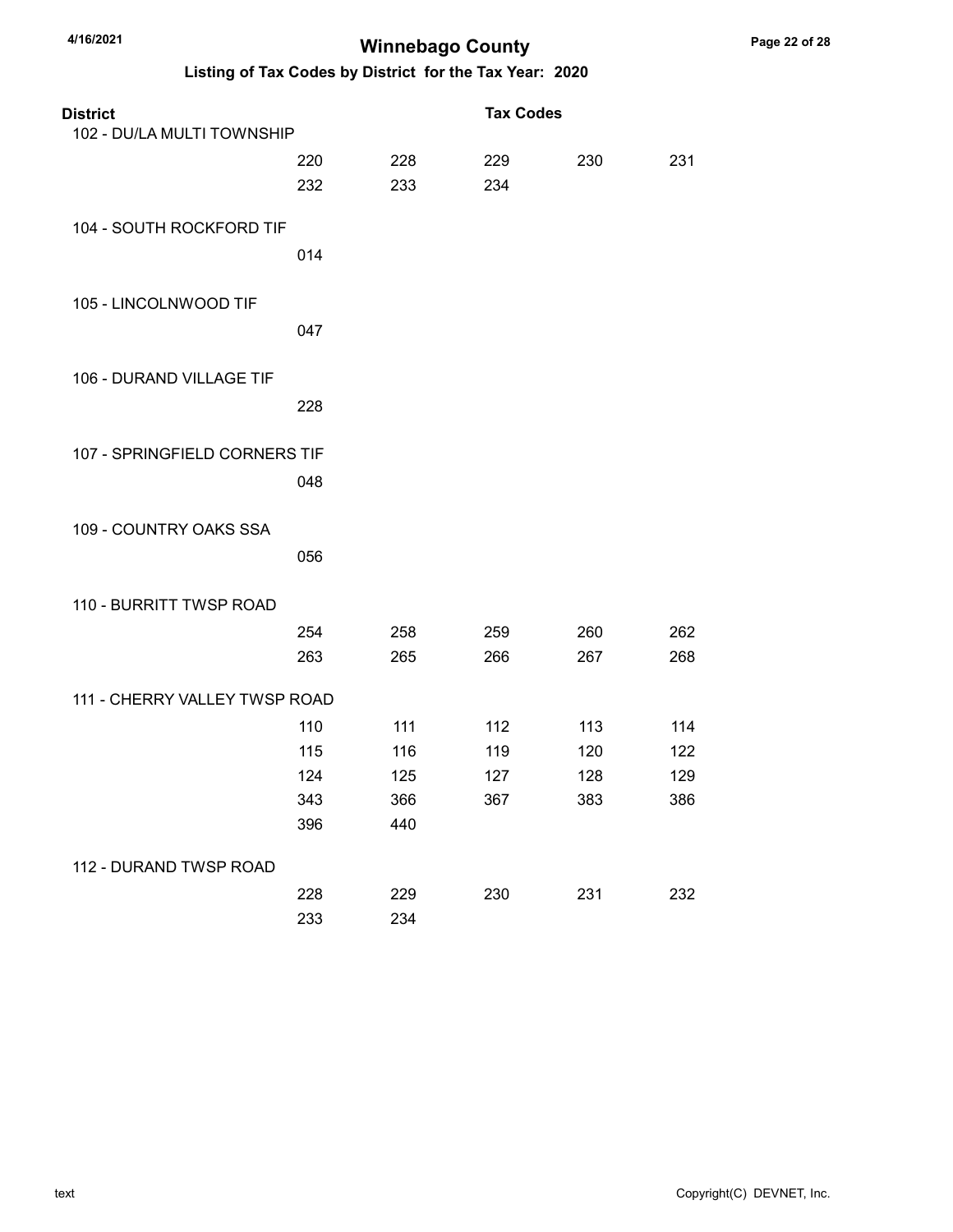| <b>District</b>            |     |     | <b>Tax Codes</b> |     |     |
|----------------------------|-----|-----|------------------|-----|-----|
| 113 - HARLEM TWSP ROAD     |     |     |                  |     |     |
|                            | 006 | 007 | 012              | 019 | 020 |
|                            | 026 | 042 | 045              | 049 | 078 |
|                            | 108 | 109 | 118              | 130 | 133 |
|                            | 134 | 135 | 136              | 137 | 138 |
|                            | 139 | 140 | 141              | 142 | 143 |
|                            | 144 | 145 | 147              | 149 | 151 |
|                            | 152 | 153 | 158              | 159 | 160 |
|                            | 163 | 164 | 194              | 208 | 413 |
|                            | 414 | 416 | 427              | 428 | 429 |
|                            | 430 | 433 | 434              | 435 | 442 |
|                            | 443 | 444 | 454              |     |     |
| 114 - HARRISON TWSP ROAD   |     |     |                  |     |     |
|                            | 246 | 247 | 248              |     |     |
| 115 - LAONA TWSP ROAD      |     |     |                  |     |     |
|                            | 212 | 220 |                  |     |     |
| 116 - OWEN TWSP ROAD       |     |     |                  |     |     |
|                            | 046 | 146 | 148              | 150 | 154 |
|                            | 155 | 156 | 157              | 161 | 162 |
|                            | 165 | 167 | 168              | 169 | 170 |
|                            | 171 | 172 | 200              | 358 | 359 |
|                            | 360 | 361 | 362              | 363 | 364 |
|                            | 365 | 368 | 369              |     |     |
| 117 - PECATONICA TWSP ROAD |     |     |                  |     |     |
|                            | 281 | 282 | 283              | 284 | 286 |
|                            | 425 |     |                  |     |     |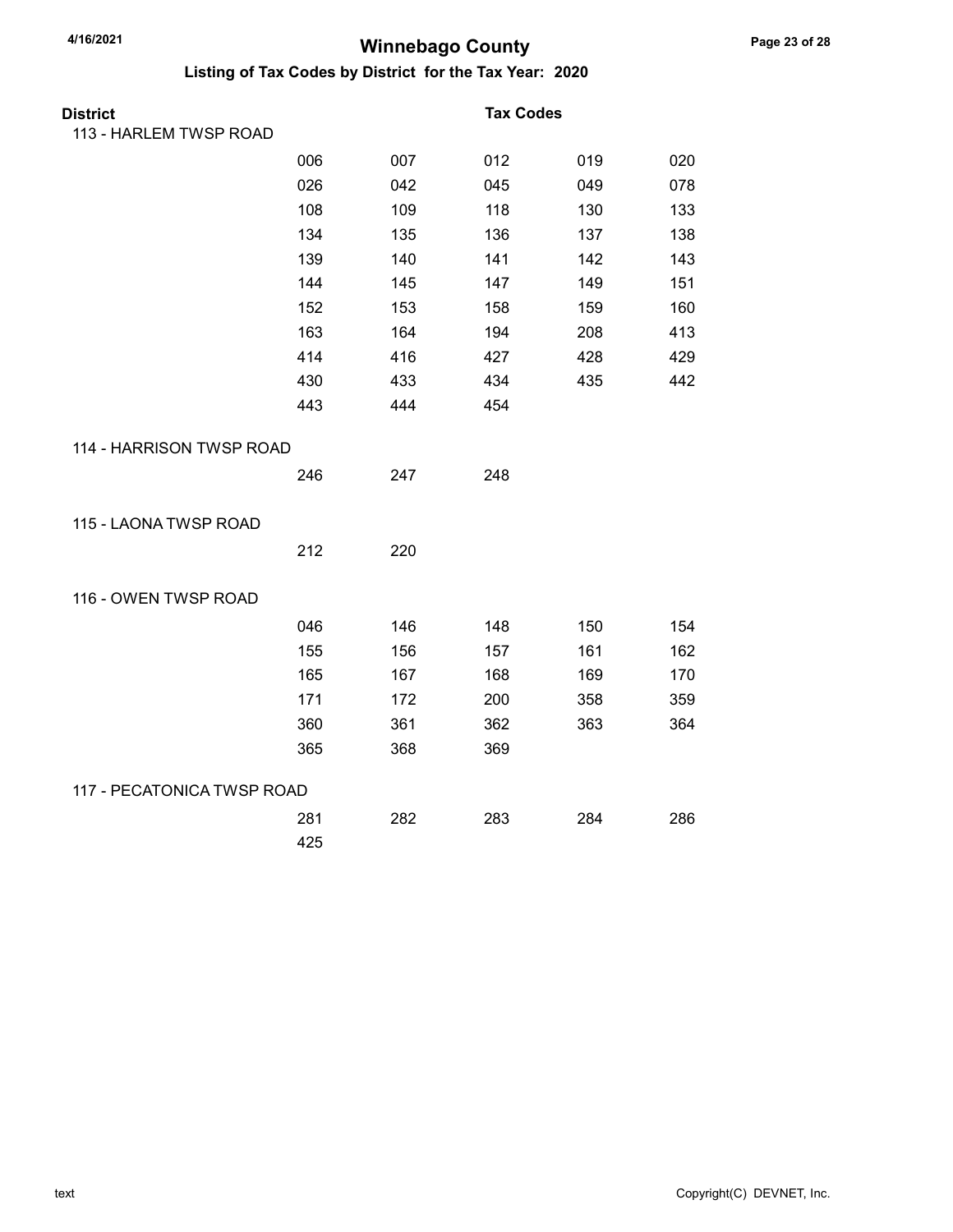| District                 |     |     | <b>Tax Codes</b> |     |     |
|--------------------------|-----|-----|------------------|-----|-----|
| 118 - ROCKFORD TWSP ROAD |     |     |                  |     |     |
|                          | 001 | 002 | 003              | 005 | 008 |
|                          | 010 | 013 | 014              | 016 | 017 |
|                          | 018 | 021 | 030              | 031 | 035 |
|                          | 036 | 038 | 040              | 044 | 047 |
|                          | 048 | 050 | 051              | 052 | 053 |
|                          | 056 | 057 | 058              | 059 | 060 |
|                          | 061 | 062 | 063              | 064 | 066 |
|                          | 069 | 070 | 071              | 072 | 073 |
|                          | 076 | 077 | 082              | 083 | 084 |
|                          | 085 | 086 | 090              | 091 | 092 |
|                          | 093 | 095 | 096              | 099 | 104 |
|                          | 117 | 123 | 126              | 131 | 223 |
|                          | 226 | 351 | 370              | 372 | 373 |
|                          | 374 | 378 | 379              | 380 | 381 |
|                          | 382 | 385 | 391              | 392 | 393 |
|                          | 394 | 397 | 400              | 403 | 404 |
|                          | 405 | 406 | 407              | 408 | 409 |
|                          | 410 | 411 | 412              | 417 | 418 |
|                          | 419 | 421 | 422              | 423 | 424 |
|                          | 426 | 438 | 439              | 441 | 448 |
|                          | 450 | 451 | 452              | 453 | 455 |
|                          | 456 | 460 |                  |     |     |
| 119 - ROCKTON TWSP ROAD  |     |     |                  |     |     |
|                          | 190 | 191 | 193              | 197 | 201 |
|                          | 202 | 203 | 204              | 205 | 206 |
|                          | 290 | 348 | 401              | 402 | 420 |
|                          | 458 |     |                  |     |     |
| 120 - ROSCOE TWSP ROAD   |     |     |                  |     |     |
|                          | 068 | 175 | 176              | 177 | 178 |
|                          | 179 | 180 | 181              | 182 | 183 |
|                          | 184 | 185 | 187              | 188 | 189 |
|                          | 192 | 196 | 198              | 199 | 207 |
|                          | 209 | 347 | 447              | 457 |     |
| 121 - SEWARD TWSP ROAD   |     |     |                  |     |     |
|                          | 305 | 306 | 308              | 309 | 310 |
|                          | 311 | 312 | 313              | 314 |     |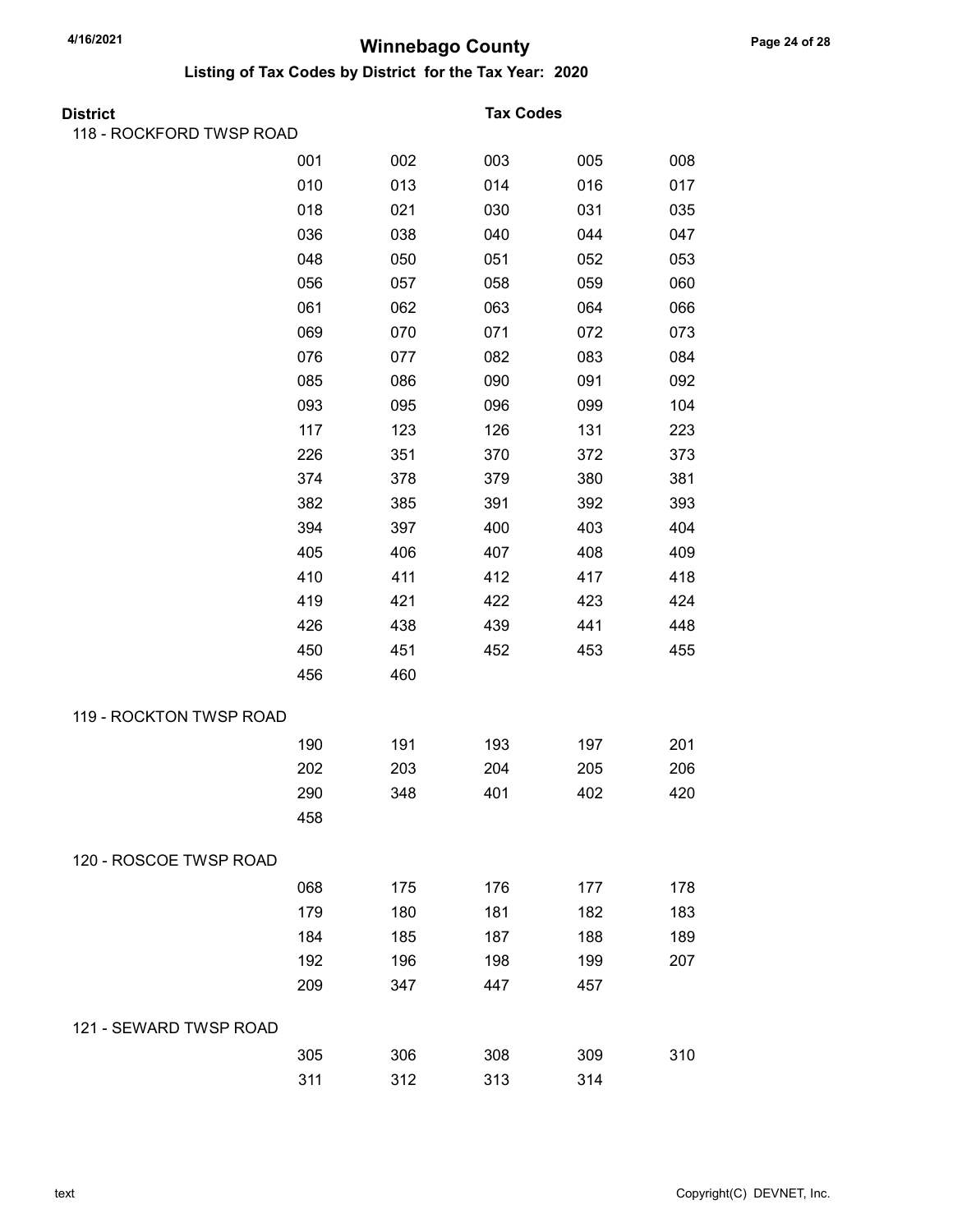| <b>District</b>                          |     |     | <b>Tax Codes</b> |     |     |
|------------------------------------------|-----|-----|------------------|-----|-----|
| 122 - SHIRLAND TWSP ROAD                 | 210 | 211 | 213              | 214 |     |
|                                          |     |     |                  |     |     |
| 123 - WINNEBAGO TWSP ROAD                |     |     |                  |     |     |
|                                          | 315 | 324 | 325              | 326 | 327 |
|                                          | 328 | 329 |                  |     |     |
| 124 - PE/SE MULTI TOWNSHIP               |     |     |                  |     |     |
|                                          | 281 | 282 | 283              | 284 | 286 |
|                                          | 305 | 306 | 308              | 309 | 310 |
|                                          | 311 | 312 | 313              | 314 | 425 |
| 125 - WAGON WHEEL TIF                    |     |     |                  |     |     |
|                                          | 402 |     |                  |     |     |
|                                          |     |     |                  |     |     |
| 126 - RIVER OAKS TIF                     |     |     |                  |     |     |
|                                          | 403 |     |                  |     |     |
| 127 - GARRISON SCHOOL TIF                |     |     |                  |     |     |
|                                          | 404 |     |                  |     |     |
|                                          |     |     |                  |     |     |
| 128 - KISHWAUKEE & HARRISON TIF          |     |     |                  |     |     |
|                                          | 405 |     |                  |     |     |
| 129 - LINCOLNWOOD TIF #2                 |     |     |                  |     |     |
|                                          | 406 |     |                  |     |     |
|                                          |     |     |                  |     |     |
| 130 - HOPE VI TIF                        |     |     |                  |     |     |
|                                          | 407 |     |                  |     |     |
| 132 - NORTH 2ND TIF LOVES PARK           |     |     |                  |     |     |
|                                          | 409 |     |                  |     |     |
|                                          |     |     |                  |     |     |
| 133 - GLOBAL TRADE TIF #2                |     |     |                  |     |     |
|                                          | 410 | 411 |                  |     |     |
| 134 - ASSISTED LIVING/ RIVER HOUSING TIF |     |     |                  |     |     |
|                                          | 412 |     |                  |     |     |
|                                          |     |     |                  |     |     |
| 135 - NORTH 2ND TIF MACHESNEY PARK       |     |     |                  |     |     |
|                                          | 413 | 414 | 416              |     |     |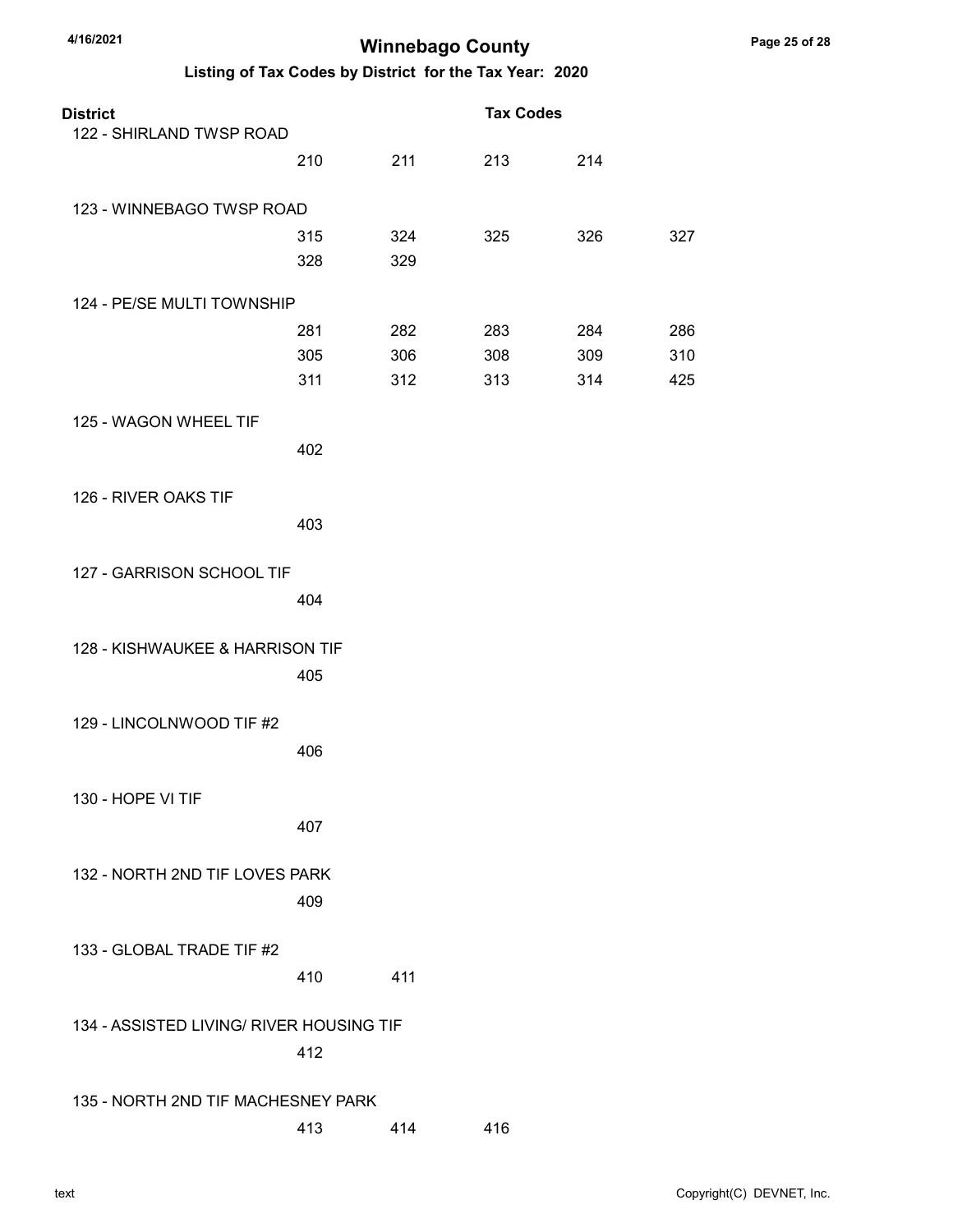| <b>District</b><br>136 - HARVEST HILLS SSA |     |     | <b>Tax Codes</b> |
|--------------------------------------------|-----|-----|------------------|
|                                            | 070 | 076 | 077              |
| 137 - MAIN & WHITMAN TIF                   | 417 |     |                  |
| 138 - MIDTOWN TIF                          | 418 |     |                  |
| 139 - KISHWAUKEE & HARRISON TIF #2         | 419 |     |                  |
| 140 - FORMER BELOIT CORP TIF               | 420 |     |                  |
| 141 - GLOBAL TRADE TIF #3                  | 421 |     |                  |
| 142 - RIVER DISTRICT NORTH TIF             | 422 |     |                  |
| 143 - BROADWAY TIF                         | 423 |     |                  |
| 144 - EAST RIVER TIF                       | 424 |     |                  |
| 145 - SUMNER ROAD / GROVE ST TIF           | 425 |     |                  |
| 146 - LOVES PARK CORP CENTER TIF           | 426 | 427 | 428              |
| 147 - WESTSTONE TIF                        | 429 | 430 |                  |
| 148 - NORTH WILLOW CREEK TIF               | 433 |     |                  |
| 149 - SOUTH WILLOW CREEK TIF               | 434 | 435 |                  |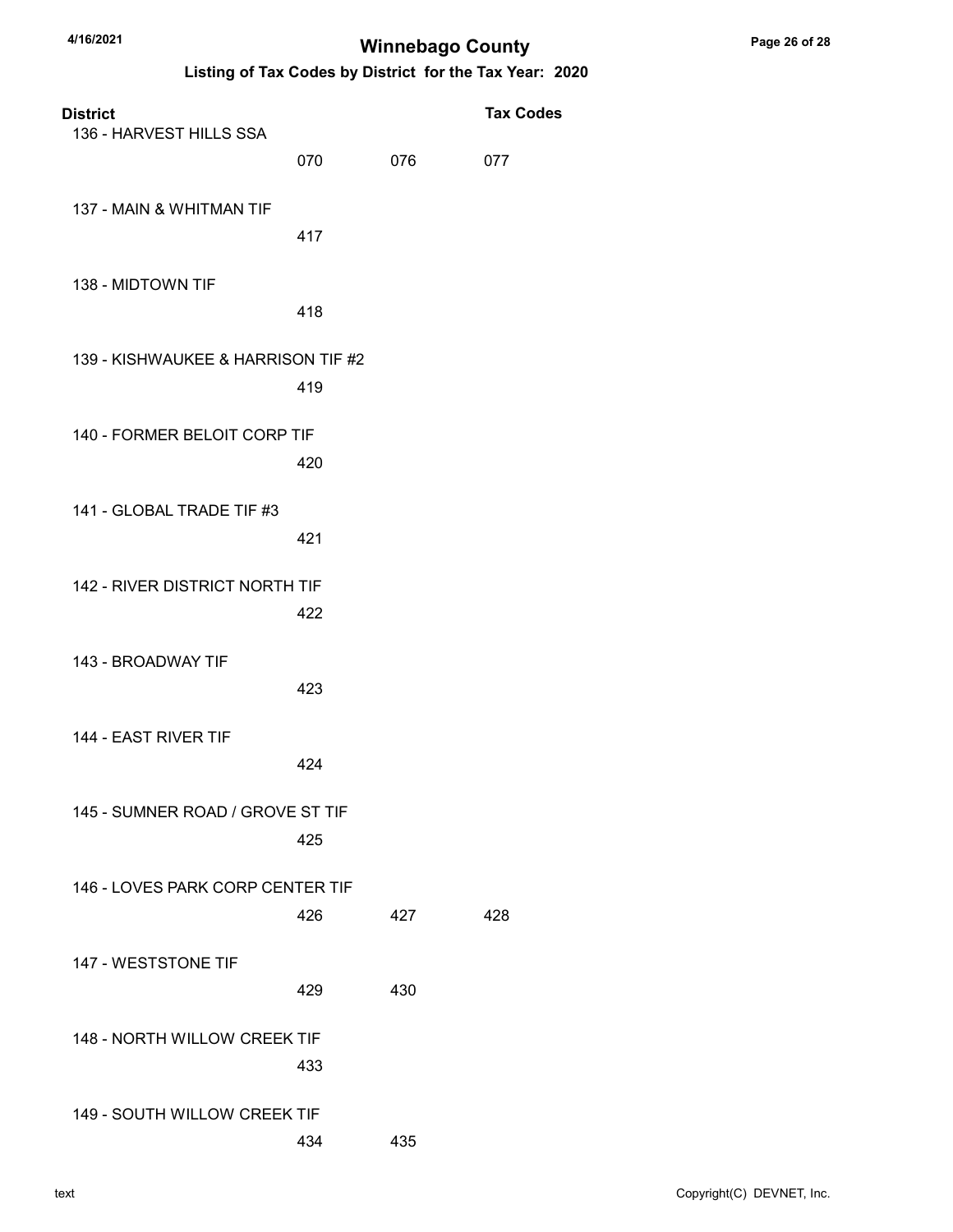| <b>District</b><br>150 - GLOBAL TRADEPARK SOUTH TIF | 453        |     | <b>Tax Codes</b> |     |     |
|-----------------------------------------------------|------------|-----|------------------|-----|-----|
| 151 - I-39 / BAXTER ROAD TIF                        | 438        | 439 | 440              | 441 | 452 |
| 152 - ZENITH CUTTER TIF                             | 442        |     |                  |     |     |
| 153 - SPRING CREEK LAKES TIF                        |            |     |                  |     |     |
| 154 - FORMER WARNER ELECTRIC TIF                    | 443        | 444 | 448              | 454 |     |
| 155 - PERRYVILLE ROAD SSA                           | 447        |     |                  |     |     |
| 156 - OLDE RIVER RIDGE PLAT 6 SSA                   |            |     |                  |     |     |
| 157 - JEFFERSON / NORTH 3RD ST TIF                  | 358<br>450 | 359 |                  |     |     |
| 158 - I-39 BAXTER ROAD SSA                          |            |     |                  |     |     |
| 159 - MULFORD & EAST STATE STREET TIF               | 451        |     |                  |     |     |
| 164 - AUBURN STREET TIF                             | 455        |     |                  |     |     |
| 165 - FOREST HILLS ROAD TIF                         | 456        |     |                  |     |     |
| 166 - GARDNER / BLACKHAWK TIF                       | 347        | 348 | 457              | 458 |     |
| 167 - VILLAGE OF ROCKTON DOWNTOWN TIF               | 401        |     |                  |     |     |